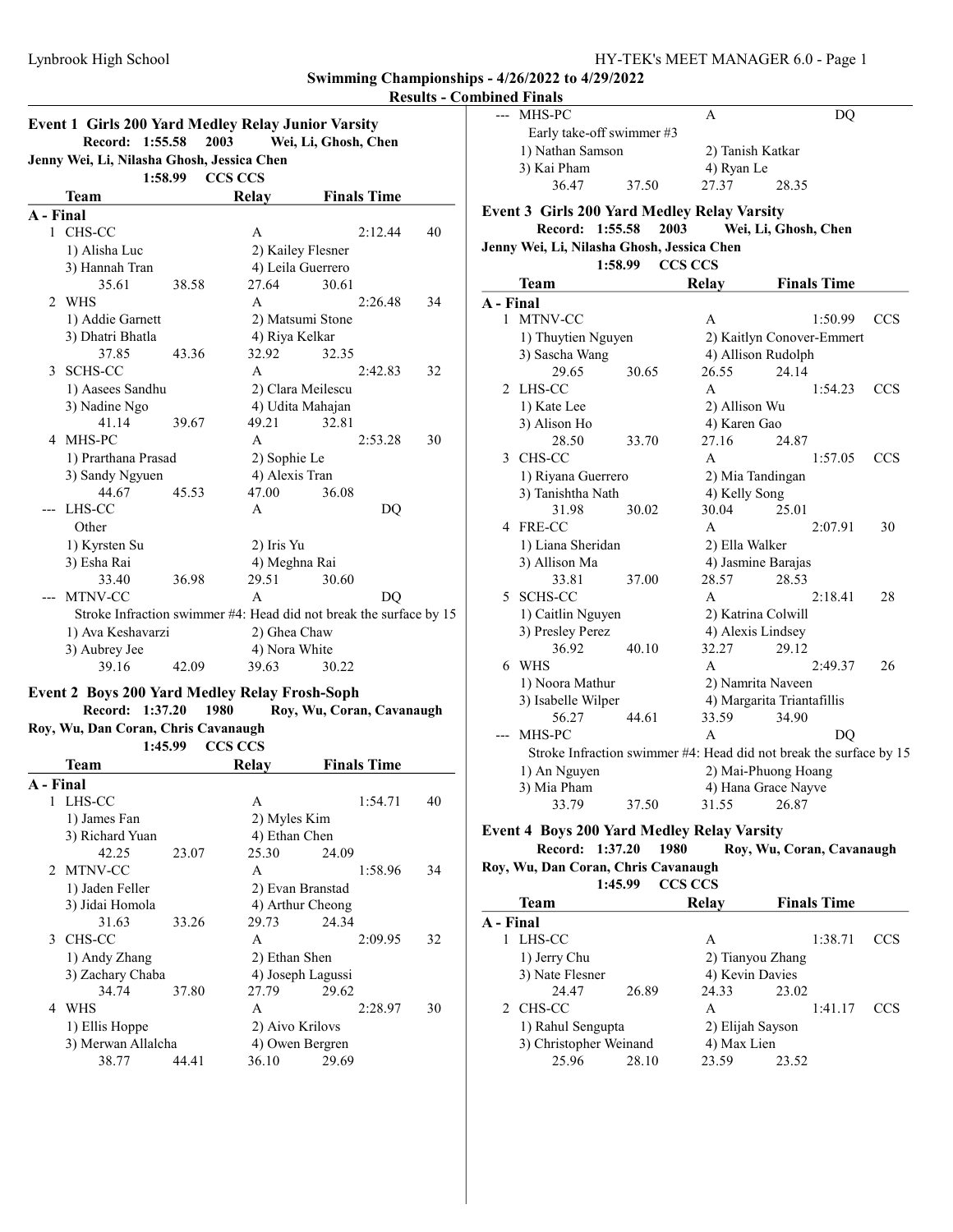|   | Team                   |       | Relay            | $\mathbf{X}$ - Final  (EVCRC + DOYS 200 Taru McGicy Ixciay Varsity)<br><b>Finals Time</b> |            |
|---|------------------------|-------|------------------|-------------------------------------------------------------------------------------------|------------|
|   |                        |       |                  |                                                                                           |            |
|   | 3 FRE-CC               |       | $\mathsf{A}$     | 1:43.54                                                                                   | CCS        |
|   | 1) Yassin Bouali       |       | 2) Jacob Nixon   |                                                                                           |            |
|   | 3) Ethan Chin          |       |                  | 4) Kaydeon Kwan                                                                           |            |
|   | 26.92                  | 28.89 | 25.17            | 22.56                                                                                     |            |
|   | 4 MTNV-CC              |       | A                | 1:44.44                                                                                   | CCS        |
|   | 1) Ashwin Talwalkar    |       | 2) Danila Gorkov |                                                                                           |            |
|   | 3) Alexander Miller    |       | 4) Dar Lavrenko  |                                                                                           |            |
|   | 27.33                  | 28.69 | 27.37            | 21.05                                                                                     |            |
|   | 5 WHS                  |       | $\mathsf{A}$     | 1:45.10                                                                                   | CCS        |
|   | 1) Max Farnham         |       | 2) Purav Shah    |                                                                                           |            |
|   | 3) Caleb Mui           |       | 4) Zane Sharif   |                                                                                           |            |
|   | 26.95                  | 28.86 | 26.10            | 23.19                                                                                     |            |
|   | 6 MHS-PC               |       | A                | 1:45.32                                                                                   | <b>CCS</b> |
|   | 1) Andre Garcia        |       | 2) Yu-Hao Chen   |                                                                                           |            |
|   | 3) Christopher Hodang  |       | 4) Colin Tran    |                                                                                           |            |
|   | 28.38                  | 29.49 | 24.23            | 23.22                                                                                     |            |
| 7 | <b>SCHS-CC</b>         |       | $\mathsf{A}$     | 1:52.30                                                                                   | 24         |
|   | 1) Federico Martinelli |       |                  | 2) Hiranya Parekh                                                                         |            |
|   | 3) Bien Dela Cruz      |       | 4) Jeremy Flint  |                                                                                           |            |
|   | 29.62                  | 32.16 | 26.86            | 23.66                                                                                     |            |

# Results - Combined Finals A - Final ... (Event 4 Boys 200 Yard Medley Relay Varsity)

## Event 5 Girls 200 Yard Freestyle Junior Varsity

Record: 1:49.90 1979 Judy Scovel<br>1:50.00 CCS CCS

| 1:59.99<br><b>CCS CCS</b>   |                       |       |                   |                    |    |  |  |
|-----------------------------|-----------------------|-------|-------------------|--------------------|----|--|--|
|                             | <b>Name</b>           |       | <b>Age School</b> | <b>Finals Time</b> |    |  |  |
| A - Final                   |                       |       |                   |                    |    |  |  |
|                             | 1 Adithri Sharma      |       | LHS-CC            | 2:28.84            | 20 |  |  |
|                             | 33.32                 | 37.97 | 39.19             | 38.36              |    |  |  |
| $\mathcal{D}_{\mathcal{L}}$ | Ella Yuan             |       | LHS-CC            | 2:30.02            | 17 |  |  |
|                             | 34.17                 | 38.34 | 39.69             | 37.82              |    |  |  |
|                             | 3 Jenelle Nguyen      |       | 14 MHS-PC         | 2:33.93            | 16 |  |  |
|                             | 33.44                 | 39.09 | 40.85             | 40.55              |    |  |  |
| 4                           | Vivian Chen           |       | LHS-CC            | 2:36.48            | 15 |  |  |
|                             | 34.62                 | 40.28 | 42.45             | 39.13              |    |  |  |
|                             | 5 Udita Mahajan       |       | <b>SCHS-CC</b>    | 2:38.09            | 14 |  |  |
|                             | 34.78                 | 40.36 | 42.21             | 40.74              |    |  |  |
|                             | 6 Cerys Abraham-Wang  |       | CHS-CC            | 2:38.80            | 13 |  |  |
|                             | 35.21                 | 41.03 | 42.10             | 40.46              |    |  |  |
| 7                           | Jenell Laughlin       |       | <b>WHS</b>        | 2:41.68            | 12 |  |  |
|                             | 34.50                 | 40.39 | 43.62             | 43.17              |    |  |  |
|                             | Thea Nair             |       | MTNV-CC           | DQ                 |    |  |  |
|                             | False start           |       |                   |                    |    |  |  |
|                             | 34.93                 | 42.84 | 45.29             | 41.83              |    |  |  |
| <b>B</b> - Final            |                       |       |                   |                    |    |  |  |
|                             | 9 Ana Matinpour       |       | WHS               | 2:43.62            | 9  |  |  |
|                             | 35.69                 | 41.09 | 43.99             | 42.85              |    |  |  |
|                             | 10 Lindsey Schlossman |       | MTNV-CC           | 2:52.74            | 7  |  |  |
|                             | 37.64                 | 44.03 | 46.93             | 44.14              |    |  |  |
| 11                          | Radhika Kamran        |       | MTNV-CC           | 3:02.97            | 6  |  |  |
|                             | 40.05                 | 46.63 | 50.02             | 46.27              |    |  |  |
|                             | 12 Tavisha Patel      |       | WHS               | 3:07.54            | 5  |  |  |
|                             | 40.39                 | 51.10 | 50.12             | 45.93              |    |  |  |
| 13                          | Elsa Axelsson         |       | MTNV-CC           | 3:11.34            | 4  |  |  |
|                             | 43.84                 | 49.80 | 49.16             | 48.54              |    |  |  |
|                             | 14 Martyna Sobczyk    |       | <b>SCHS-CC</b>    | 3:15.16            | 3  |  |  |
|                             | 41.63                 | 48.41 | 52.86             | 52.26              |    |  |  |
|                             |                       |       |                   |                    |    |  |  |

|                  | 15 Preesha Vaswani                         |                | <b>SCHS-CC</b>    | 3:17.76                | 2              |
|------------------|--------------------------------------------|----------------|-------------------|------------------------|----------------|
|                  | 41.57                                      | 50.46          | 53.28             | 52.45                  |                |
|                  | 16 Sarah Tzong                             |                | CHS-CC            | 3:28.49                | 1              |
|                  | 40.69                                      | 51.31          | 56.99             | 59.50                  |                |
|                  | Event 6 Boys 200 Yard Freestyle Frosh-Soph |                |                   |                        |                |
|                  | Record:<br>1:40.10                         | 1980           |                   | <b>Chris Cavanaugh</b> |                |
|                  | 1:48.99                                    | <b>CCS CCS</b> |                   |                        |                |
|                  | Name                                       |                | <b>Age School</b> | <b>Finals Time</b>     |                |
| A - Final        |                                            |                |                   |                        |                |
|                  | 1 Evan Branstad                            |                | MTNV-CC           | 2:02.00                | 20             |
|                  | 27.82                                      | 30.71          | 31.95             | 31.52                  |                |
| 2                | Jayden Jeng                                |                | LHS-CC            | 2:02.15                | 17             |
|                  | 27.69                                      | 30.82          | 32.09             | 31.55                  |                |
| 3                | Yannis Mihopoulos                          |                | MTNV-CC           | 2:10.36                | 16             |
|                  | 28.69                                      | 32.69          | 34.93             | 34.05                  |                |
| 4                | James Fan                                  |                | LHS-CC            | 2:10.79                | 15             |
|                  | 28.48                                      | 33.17          | 35.44             | 33.70                  |                |
| 5                | <b>Brandon</b> Lee                         |                | LHS-CC            | 2:12.43                | 14             |
|                  | 29.55                                      | 33.18          | 35.07             | 34.63                  |                |
|                  | 6 Alexander Zlatev                         |                | MTNV-CC           | 2:18.30                | 13             |
|                  | 28.72                                      | 33.32          | 37.76             | 38.50                  |                |
| 7                | Ryan Le                                    |                | MHS-PC            | 2:23.97                | 12             |
|                  | 31.14                                      | 37.34          | 38.80             | 36.69                  |                |
|                  | 8 Joseph Lagussi                           |                | CHS-CC            | 2:28.03                | 11             |
|                  | 33.71                                      | 37.99          | 39.25             | 37.08                  |                |
| <b>B</b> - Final |                                            |                |                   |                        |                |
|                  | 9 Owen Bergren                             |                | WHS               | 2:34.02                | 9              |
|                  | 34.01                                      | 39.90          | 41.69             | 38.42                  |                |
|                  | 10 Sander Vonk                             |                | MTNV-CC           | 2:34.63                | 7              |
|                  | 33.94                                      | 39.26          | 42.12             | 39.31                  |                |
|                  | 11 Kaden Rosa                              |                | MHS-PC            | 2:40.96                | 6              |
|                  | 34.53                                      | 40.48          | 43.24             | 42.71                  |                |
|                  | 12 Deniz Genc                              |                | LHS-CC            | 2:48.86                | 5              |
|                  | 37.55                                      | 44.25          | 45.88             | 41.18                  |                |
| 13               | Advait Mandakolathur                       |                | MHS-PC            | 2:53.26                | 4              |
|                  | 37.79                                      | 43.23          | 46.30             | 45.94                  |                |
|                  | 14 Merwan Allalcha                         |                | WHS               | 2:53.29                | 3              |
|                  | 39.10                                      | 44.64          | 46.62             | 42.93                  |                |
| 15               | Ellis Hoppe                                |                | WHS               | 3:06.91                | $\overline{2}$ |
|                  | 42.28                                      | 47.79          | 49.77             | 47.07                  |                |
|                  |                                            |                |                   |                        |                |

### Event 7 Girls 200 Yard Freestyle Varsity

|  | Record: 1:49.90 1979 |                 | <b>Judy Scovel</b> |
|--|----------------------|-----------------|--------------------|
|  |                      | 1:59.99 CCS CCS |                    |

|           | <b>Name</b>     |       | <b>Age School</b> | <b>Finals Time</b> |     |  |  |  |
|-----------|-----------------|-------|-------------------|--------------------|-----|--|--|--|
| A - Final |                 |       |                   |                    |     |  |  |  |
|           | Lina Wordelman  |       | WHS               | 1:55.92            | CCS |  |  |  |
|           | 27.20           | 29.16 | 29.79             | 29.77              |     |  |  |  |
|           | 2 Allison Wu    |       | LHS-CC            | 2:04.20            | 17  |  |  |  |
|           | 28.23           | 31.13 | 32.21             | 32.63              |     |  |  |  |
| 3         | Ashley Zhang    |       | CHS-CC            | 2:05.25            | 16  |  |  |  |
|           | 29.52           | 32.21 | 32.55             | 30.97              |     |  |  |  |
|           | 4 Ava Roohipour |       | LHS-CC            | 2:07.62            | 15  |  |  |  |
|           | 29.22           | 32.08 | 32.98             | 33.34              |     |  |  |  |
|           | Paige Griffis   |       | <b>MTNV-CC</b>    | 2:08.59            | 14  |  |  |  |
|           | 29.62           | 32.72 | 33.40             | 32.85              |     |  |  |  |
|           |                 |       |                   |                    |     |  |  |  |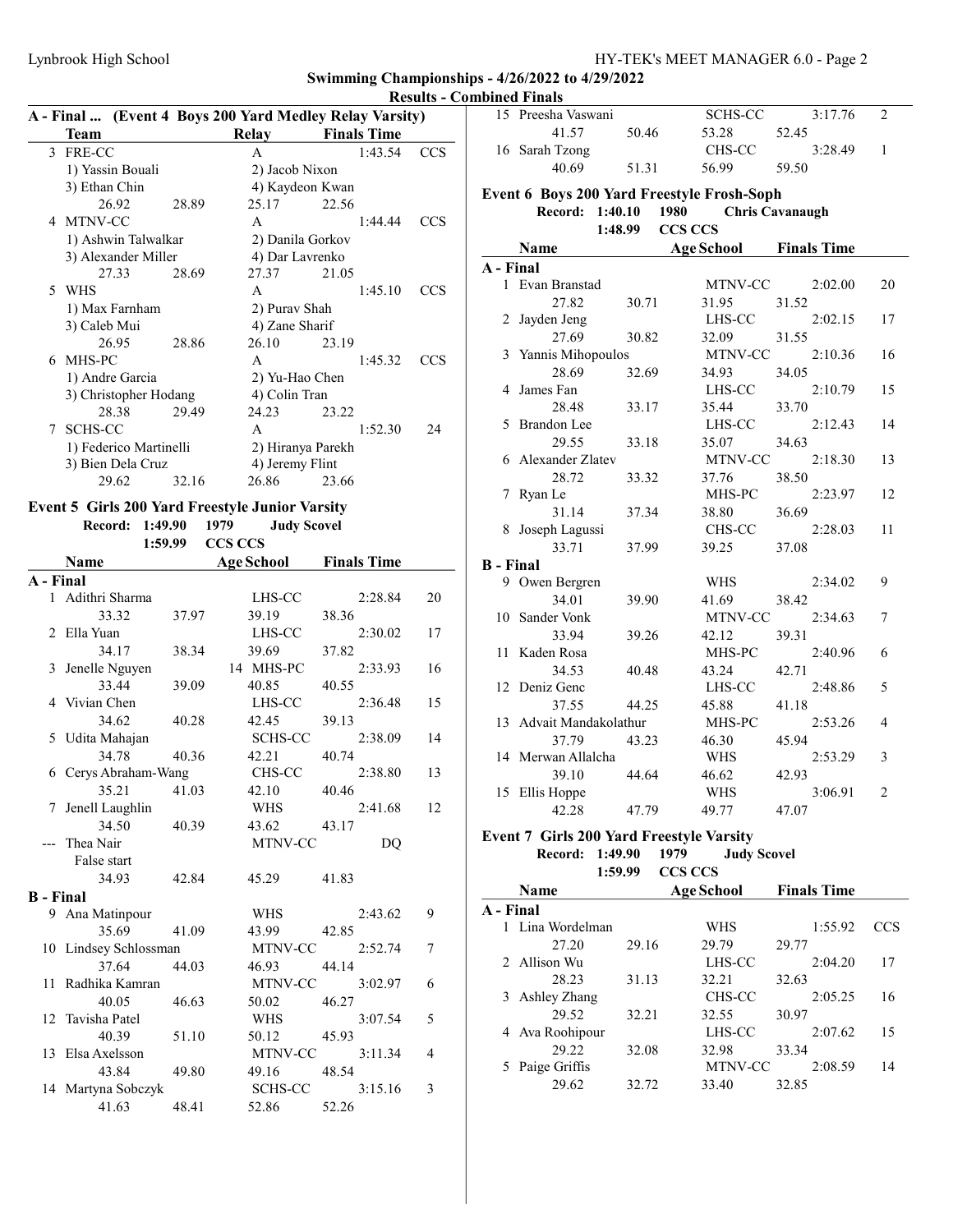|                  | A - Final  (Event 7 Girls 200 Yard Freestyle Varsity) |       |                          |                        |            |
|------------------|-------------------------------------------------------|-------|--------------------------|------------------------|------------|
|                  | Name                                                  |       | <b>Age School</b>        | <b>Finals Time</b>     |            |
|                  | 6 An Nguyen                                           |       | MHS-PC                   | 2:14.57                | 13         |
|                  | 31.58                                                 | 33.82 | 35.04                    | 34.13                  |            |
|                  | 7 Anna Kuskova                                        |       | FRE-CC                   | 2:14.67                | 12         |
|                  | 29.88                                                 | 33.74 | 35.53                    | 35.52                  |            |
|                  | 8 Nadia Arude                                         |       | WHS                      | 2:16.35                | 11         |
|                  | 30.79                                                 | 34.31 | 35.91                    | 35.34                  |            |
| <b>B</b> - Final |                                                       |       |                          |                        |            |
|                  | 9 Annika Liou                                         |       | LHS-CC                   | 2:14.06                | 9          |
|                  | 30.93                                                 | 34.45 | 35.05                    | 33.63                  |            |
| 10               | Jasmine Barajas                                       |       | FRE-CC                   | 2:19.17                | 7          |
|                  | 31.48                                                 | 34.49 | 36.47                    | 36.73                  |            |
| 11               | Ana Nardelli                                          |       | MTNV-CC                  | 2:19.91                | 6          |
|                  | 32.03                                                 | 35.82 | 37.60                    | 34.46                  |            |
|                  | 12 Angela Phan                                        |       | CHS-CC                   | 2:23.51                | 5          |
|                  | 32.25                                                 | 36.01 | 37.58                    | 37.67                  |            |
| 13               | Cassidy Hatch                                         |       | MTNV-CC                  | 2:25.14                | 4          |
|                  | 31.89                                                 | 37.19 | 38.12                    | 37.94                  |            |
|                  | 14 Mai-Phuong Hoang                                   |       | MHS-PC                   | 2:25.65                | 3          |
|                  | 33.94                                                 | 36.39 | 38.39                    | 36.93                  |            |
|                  | 15 Martha McQuillan                                   |       | MTNV-CC                  | 2:28.32                | 2          |
|                  | 33.13                                                 | 36.91 | 39.51                    | 38.77                  |            |
|                  | 16 Hana Daron                                         |       | FRE-CC                   | 2:32.95                | 1          |
|                  | 32.92                                                 | 38.13 | 39.62                    | 42.28                  |            |
|                  |                                                       |       |                          |                        |            |
|                  | <b>Event 8 Boys 200 Yard Freestyle Varsity</b>        |       | 1980                     |                        |            |
|                  | Record: 1:40.10<br>1:48.99                            |       | <b>CCS CCS</b>           | <b>Chris Cavanaugh</b> |            |
|                  | Name                                                  |       | <b>Age School</b>        | <b>Finals Time</b>     |            |
| A - Final        |                                                       |       |                          |                        |            |
| $\mathbf{1}$     |                                                       |       |                          |                        |            |
|                  |                                                       |       |                          |                        |            |
|                  | Jeremy Flint                                          |       | <b>SCHS-CC</b>           | 1:44.86                | <b>CCS</b> |
|                  | 24.27                                                 | 26.64 | 27.09                    | 26.86                  |            |
| 2                | Tianyou Zhang                                         |       | LHS-CC                   | 1:45.90                | <b>CCS</b> |
|                  | 24.91                                                 | 26.51 | 27.08                    | 27.40                  |            |
| 3                | Christopher Weinand                                   |       | CHS-CC                   | 1:47.65                | <b>CCS</b> |
|                  | 24.43                                                 | 26.64 | 27.91                    | 28.67                  |            |
| 4                | Danila Gorkov                                         |       | $\operatorname{MTNV-CC}$ | 1:49.25                | 15         |
|                  | 25.13                                                 | 27.29 | 28.74                    | 28.09                  |            |
| 5                | Wayne Zong                                            |       | LHS-CC                   | 1:53.19                | 14         |
|                  | 25.65                                                 | 28.32 | 29.56                    | 29.66                  |            |
|                  | 6 Federico Martinelli                                 |       | SCHS-CC                  | 1:55.36                | 13         |
|                  | 26.83                                                 | 28.98 | 29.55                    | 30.00                  |            |
| 7                | Ethan Garcia                                          |       | CHS-CC                   | 1:56.51                | 12         |
|                  | 26.70                                                 | 29.40 | 30.72                    | 29.69                  |            |
| 8                | Caleb Mui                                             |       | WHS                      | 1:56.72                | 11         |
|                  | 26.87                                                 | 28.91 | 30.47                    | 30.47                  |            |
| <b>B</b> - Final |                                                       |       |                          |                        |            |
|                  | 9 Dylan Leahy                                         |       | MTNV-CC                  | 1:56.15                | 9          |
|                  | 26.32                                                 | 29.30 | 30.30                    | 30.23                  |            |
| 10               | Nakul Warrier                                         |       | MHS-PC                   | 2:03.13                | 7          |
|                  | 27.35                                                 | 31.21 | 32.57                    | 32.00                  |            |
| 11               | Saket Kelkar                                          |       | LHS-CC                   | 2:06.45                | 6          |
|                  | 27.97                                                 | 32.06 | 33.75                    | 32.67                  |            |
| 12               | Christopher Shen<br>29.24                             | 33.41 | CHS-CC<br>33.21          | 2:08.71<br>32.85       | 5          |

| 13               | Ariel Braslavsky                         |       | WHS               | 2:09.82            | 4              |
|------------------|------------------------------------------|-------|-------------------|--------------------|----------------|
|                  | 29.54                                    | 33.45 | 34.53             | 32.30              |                |
|                  | 14 Wyatt Cowley                          |       | MTNV-CC           | 2:10.29            | 3              |
|                  | 29.66                                    | 32.27 | 33.93             | 34.43              |                |
| 15               | Rahul Idgunji                            |       | LHS-CC            | 2:12.37            | 2              |
|                  | 28.67                                    | 32.45 | 34.98             | 36.27              |                |
|                  | 16 Davey Staffanson                      |       | MTNV-CC           | 2:13.55            | 1              |
|                  | 30.44                                    | 33.85 | 35.12             | 34.14              |                |
|                  | Event 9 Girls 100 Yard IM Junior Varsity |       |                   |                    |                |
|                  | Name                                     |       | <b>Age School</b> | <b>Finals Time</b> |                |
| A - Final        |                                          |       |                   |                    |                |
|                  | 1 Hannah Tran                            |       | CHS-CC            | 1:06.45            | 20             |
|                  | 29.67                                    | 36.78 |                   |                    |                |
|                  | 2 Esha Rai                               |       | LHS-CC            | 1:10.04            | 17             |
|                  | 30.80                                    | 39.24 |                   |                    |                |
|                  | 3 Kailey Flesner                         |       | CHS-CC            | 1:12.97            | 16             |
|                  | 35.03                                    | 37.94 |                   |                    |                |
| 4                | Kyrsten Su                               |       | LHS-CC            | 1:16.48            | 15             |
|                  | 33.68                                    | 42.80 |                   |                    |                |
| 5                | Iris Yu                                  |       | LHS-CC            | 1:16.69            | 14             |
|                  | 35.95                                    | 40.74 |                   |                    |                |
| 6                | Megan Breslin                            |       | WHS               | 1:17.33            | 13             |
|                  | 36.35                                    | 40.98 |                   |                    |                |
| 7                | Dhatri Bhatla                            |       | <b>WHS</b>        | 1:19.40            | 12             |
|                  | 36.85                                    | 42.55 |                   |                    |                |
| 8                | Rishika Salvi                            |       | LHS-CC            | 1:20.69            | 11             |
|                  | 35.73                                    | 44.96 |                   |                    |                |
| <b>B</b> - Final |                                          |       |                   |                    |                |
|                  | 9 Kirsty Milne                           |       | WHS               | 1:21.02            | 9              |
|                  | 37.03                                    | 43.99 |                   |                    |                |
|                  | 10 Clara Meilescu                        |       | <b>SCHS-CC</b>    | 1:21.11            | 7              |
|                  | 38.98                                    | 42.13 |                   |                    |                |
|                  | 11 Ava Keshavarzi                        |       | MTNV-CC           | 1:27.89            | 6              |
|                  | 40.20                                    | 47.69 |                   |                    |                |
|                  | 12 Macy Lee                              |       | MTNV-CC           | 1:30.22            | 5              |
|                  | 42.76                                    | 47.46 |                   |                    |                |
| 13               | Jessica Van Horne                        |       | MTNV-CC           | 1:30.98            | 4              |
|                  | 42.04                                    | 48.94 |                   |                    |                |
|                  | 14 Kimei Amirkiai                        |       | WHS               | 1:31.82            | 3              |
|                  | 39.96                                    | 51.86 |                   |                    |                |
|                  | 15 Juliet Rivera                         |       | MHS-PC            | 1:35.79            | $\overline{2}$ |
|                  | 46.69                                    | 49.10 |                   |                    |                |
|                  | 16 Prarthana Prasad                      |       | MHS-PC            | 1:43.13            | $\mathbf{1}$   |
|                  | 48.38                                    | 54.75 |                   |                    |                |

## Event 10 Boys 100 Yard IM Frosh-Soph

|           | <b>Name</b>     |       | <b>Age School</b> | <b>Finals Time</b> |    |
|-----------|-----------------|-------|-------------------|--------------------|----|
| A - Final |                 |       |                   |                    |    |
|           | Richard Yuan    |       | LHS-CC            | 1:04.24            | 20 |
|           | 28.56           | 35.68 |                   |                    |    |
|           | 2 Matthew Zhai  |       | LHS-CC            | 1:07.66            | 17 |
|           | 32.03           | 35.63 |                   |                    |    |
|           | 3 Zachary Chaba |       | CHS-CC            | 1:07.67            | 16 |
|           | 29.45           | 38.22 |                   |                    |    |
|           | 4 Minjun Seo    |       | LHS-CC            | 1:07.75            | 15 |
|           | 32.49           | 35.26 |                   |                    |    |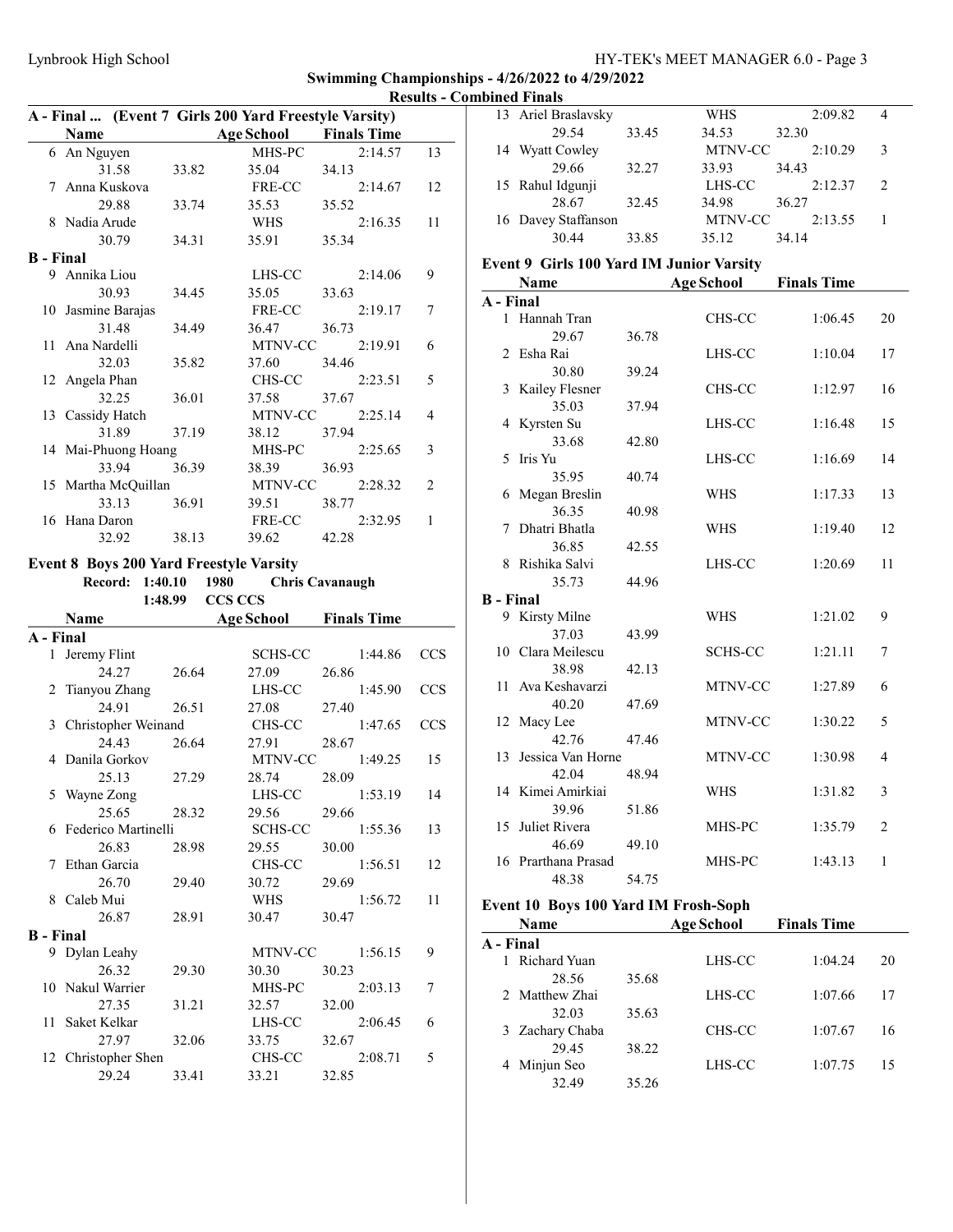Swimming Championships - 4/26/2022 to 4/29/2022 Results - Combined Finals

|                  | A - Final  (Event 10 Boys 100 Yard IM Frosh-Soph) |       |                   |                         |            |                  | 13 Alexis Lindsey                 |                 | SCHS-CC                                                          | 3:06.56                | 4                          |
|------------------|---------------------------------------------------|-------|-------------------|-------------------------|------------|------------------|-----------------------------------|-----------------|------------------------------------------------------------------|------------------------|----------------------------|
|                  | <b>Name</b>                                       |       | <b>Age School</b> | <b>Finals Time</b>      |            |                  | 42.07                             | 46.44           | 55.85                                                            | 42.20                  |                            |
|                  | 5 Maximilian Weinkauf                             |       | MTNV-CC           | 1:09.14                 | 14         |                  | Event 12 Boys 200 Yard IM Varsity |                 |                                                                  |                        |                            |
|                  | 32.40                                             | 36.74 |                   |                         |            |                  |                                   | Record: 1:49.40 | 1980                                                             | <b>Chris Cavanaugh</b> |                            |
|                  | 6 Jaden Feller                                    |       | MTNV-CC           | 1:11.72                 | 13         |                  |                                   | 2:02.49         | CCS CCS                                                          |                        |                            |
|                  | 32.68                                             | 39.04 |                   |                         |            |                  |                                   |                 |                                                                  |                        |                            |
|                  | 7 Ethan Shen                                      |       | CHS-CC            | 1:13.60                 | 12         |                  | Name                              |                 | <b>Age School</b>                                                | <b>Finals Time</b>     |                            |
|                  | 35.18                                             | 38.42 |                   |                         |            | A - Final        |                                   |                 |                                                                  |                        |                            |
|                  | 8 Ethan W Chen                                    |       | LHS-CC            | 1:14.92                 | 11         |                  | 1 Jerry Chu                       |                 | LHS-CC                                                           | 1:56.05                | <b>CCS</b>                 |
|                  | 34.31                                             | 40.61 |                   |                         |            |                  | 24.90                             | 30.06           | 33.27                                                            | 27.82                  |                            |
|                  | <b>B</b> - Final                                  |       |                   |                         |            |                  | 2 Frank Nguyen                    |                 | LHS-CC                                                           | 1:58.24                | CCS                        |
|                  | 9 Matheus Arana Correa                            |       | MHS-PC            | 1:13.48                 | 9          |                  |                                   |                 | 1:02.64                                                          |                        |                            |
|                  | 35.07                                             | 38.41 |                   |                         |            |                  | 3 Jacob Nixon                     |                 | FRE-CC                                                           | 2:02.49                | <b>CCS</b>                 |
|                  | 10 Aivo Krilovs                                   |       | <b>WHS</b>        | 1:21.97                 | 7          |                  | 26.77                             | 31.92           | 34.78                                                            | 29.02                  |                            |
|                  | 38.17                                             | 43.80 |                   |                         |            |                  | 4 Max Lien                        |                 | CHS-CC                                                           | 2:03.44                | 15                         |
|                  | 11 Etai Nehushtan                                 |       | MTNV-CC           | 1:23.12                 | 6          |                  | 26.89                             | 32.28           | 34.98                                                            | 29.29                  |                            |
|                  | 39.98                                             | 43.14 |                   |                         |            |                  | 5 Elijah Sayson                   |                 | CHS-CC                                                           | 2:04.82                | 14                         |
|                  | 12 Arnav Ghosh                                    |       | CHS-CC            | 1:23.19                 | 5          |                  | 25.91                             | 33.32           | 35.80                                                            | 29.79                  |                            |
|                  | 39.42                                             | 43.77 |                   |                         |            |                  | 6 Purav Shah                      |                 | <b>WHS</b>                                                       | 2:05.40                | 13                         |
|                  | 13 Benjamin Kipnis                                |       | MTNV-CC           | 1:24.01                 | 4          |                  | 26.87                             | 34.42           | 35.18                                                            | 28.93                  |                            |
|                  | 41.74                                             | 42.27 |                   |                         |            |                  | 7 Sanjay Patel                    |                 | MTNV-CC                                                          | 2:13.61                | 12                         |
|                  | 14 Thomas Wu                                      |       | <b>WHS</b>        | 1:27.99                 | 3          |                  | 31.90                             | 33.46           | 37.21                                                            | 31.04                  |                            |
|                  | 42.74                                             | 45.25 |                   |                         |            |                  | 8 Ryan Chan                       |                 | CHS-CC                                                           | 2:15.14                | 11                         |
|                  | 15 Idris Hussain                                  |       | MHS-PC            | 1:30.99                 | 2          |                  | 28.58                             | 34.39           | 38.93                                                            | 33.24                  |                            |
|                  | 43.36                                             | 47.63 |                   |                         |            | <b>B</b> - Final |                                   |                 |                                                                  |                        |                            |
|                  |                                                   |       |                   |                         |            |                  | 9 Yu-Hao Chen                     |                 | MHS-PC                                                           | 2:19.05                | 9                          |
|                  | Event 11 Girls 200 Yard IM Varsity                |       |                   |                         |            |                  | 29.88                             | 37.01           | 37.81                                                            | 34.35                  |                            |
|                  | Record: 2:05.00                                   |       | 2010              | <b>Stephanie Nguyen</b> |            |                  | 10 Aaron Nguyen                   |                 | MHS-PC                                                           | 2:19.72                | 7                          |
|                  | 2:15.49                                           |       | CCS CCS           |                         |            |                  |                                   |                 | 1:11.88                                                          |                        |                            |
|                  | Name                                              |       | <b>Age School</b> | <b>Finals Time</b>      |            |                  | 11 Jason Kou                      |                 | <b>WHS</b>                                                       | 2:20.72                | 6                          |
| A - Final        |                                                   |       |                   |                         |            |                  | 29.99                             | 37.80           | 41.96                                                            | 30.97                  |                            |
|                  | 1 Mia Tandingan                                   |       | CHS-CC            | 2:06.51                 | <b>CCS</b> |                  | 12 Simon Obeloer                  |                 | <b>WHS</b>                                                       | 2:21.41                | 5                          |
|                  | 27.44                                             | 32.08 | 36.79             | 30.20                   |            |                  | 31.15                             | 35.42           | 41.93                                                            | 32.91                  |                            |
|                  | 2 Kaitlyn Conover-Emmert                          |       | MTNV-CC           | 2:08.28                 | <b>CCS</b> |                  | 13 Felix Ho                       |                 | MTNV-CC                                                          | 2:22.42                | $\overline{4}$             |
|                  | 27.81                                             | 32.78 | 36.56             | 31.13                   |            |                  | 29.52                             | 37.73           | 41.82                                                            | 33.35                  |                            |
|                  | 3 Alison Ho                                       |       | LHS-CC            | 2:17.03                 | 16         |                  | 14 Aldo Gonzalez                  |                 | <b>WHS</b>                                                       | 2:22.57                | 3                          |
|                  | 28.62                                             | 35.37 | 40.38             | 32.66                   |            |                  | 30.54                             | 35.79           | 43.03                                                            | 33.21                  |                            |
|                  | 4 Anabelle Schroeder                              |       | MTNV-CC           | 2:30.53                 | 15         |                  | 15 Jackson Cummings               |                 | MTNV-CC                                                          | 2:33.30                | 2                          |
|                  | 30.78                                             | 40.54 | 43.98             | 35.23                   |            |                  | 29.11                             | 37.52           | 46.02                                                            | 40.65                  |                            |
|                  | 5 Caroline Ma                                     |       | MTNV-CC           | 2:30.98                 | 14         |                  | 16 Sonav Agarwal                  |                 | MTNV-CC                                                          | 2:37.49                | 1                          |
|                  | 31.82                                             | 39.67 | 42.97             | 36.52                   |            |                  | 33.61                             | 39.86           | 46.38                                                            | 37.64                  |                            |
|                  | 6 Bhavanashree Vishwanath                         |       | LHS-CC            | 2:34.78                 | 13         |                  |                                   |                 |                                                                  |                        |                            |
|                  | 32.91                                             | 38.71 | 47.46             | 35.70                   |            |                  |                                   |                 | Event 13 Girls 50 Yard Freestyle Junior Varsity                  |                        |                            |
|                  | 7 Tanishtha Nath                                  |       | CHS-CC            | 2:39.10                 | 12         |                  | Record:                           | 24.79           | 2003                                                             | Nilasha Ghosh          |                            |
|                  | 32.36                                             | 42.77 | 46.29             | 37.68                   |            |                  |                                   | 25.39           | CCS CCS                                                          |                        |                            |
|                  | 8 Irene Chung                                     |       | $LHS-CC$          |                         |            |                  | Name                              |                 | <b>Age School</b>                                                | <b>Finals Time</b>     |                            |
|                  |                                                   |       |                   | 2:39.48                 | 11         | A - Final        |                                   |                 |                                                                  |                        |                            |
|                  | 35.29                                             | 39.23 | 47.82             | 37.14                   |            |                  | 1 Victoria Tan                    |                 | MHS-PC                                                           | 29.71                  | 20                         |
| <b>B</b> - Final |                                                   |       |                   |                         |            |                  | 2 Jenelle Nguyen                  |                 | 14 MHS-PC                                                        | 30.41                  | 17                         |
|                  | 9 Lucy Clarke                                     |       | <b>WHS</b>        | 2:36.56                 | 9          |                  | 3 Meghna Rai                      |                 | LHS-CC                                                           | 30.62                  | 16                         |
|                  | 32.50                                             | 38.68 | 50.96             | 34.42                   |            |                  | 4 Alisha Luc                      |                 | CHS-CC                                                           | 30.71                  | 15                         |
|                  | 10 Sydney Tran                                    |       | CHS-CC            | 2:41.42                 | 7          | 5.               | Mason McCain                      |                 | WHS                                                              | 30.86                  | 14                         |
|                  | 33.16                                             | 40.59 | 47.85             | 39.82                   |            |                  | 6 Nora White                      |                 | MTNV-CC                                                          | 31.38                  | 13                         |
|                  | 11 Sabrina Nguyen                                 |       | MHS-PC            | 2:41.64                 | 6          |                  |                                   |                 | LHS-CC                                                           | 31.43                  | 12                         |
|                  |                                                   |       |                   |                         |            |                  |                                   |                 |                                                                  |                        |                            |
|                  | 36.19                                             | 40.11 | 47.72             | 37.62                   |            |                  | 7 Lauren Yee                      |                 |                                                                  |                        |                            |
|                  | 12 Presley Perez                                  |       | SCHS-CC           | 2:49.20                 | 5          |                  | 8 Elsa Williams                   |                 | MTNV-CC                                                          | 31.45                  |                            |
|                  | 31.91                                             | 41.44 | 57.21             | 38.64                   |            | <b>B</b> - Final |                                   |                 |                                                                  |                        |                            |
|                  |                                                   |       |                   |                         |            |                  | 9 Payton Lee<br>10 Ishita Bera    |                 | ${\rm LHS}\text{-}\mathrm{CC}$<br>${\rm CHS}\text{-}\mathrm{CC}$ | 31.76<br>32.34         | 11<br>9<br>$7\phantom{.0}$ |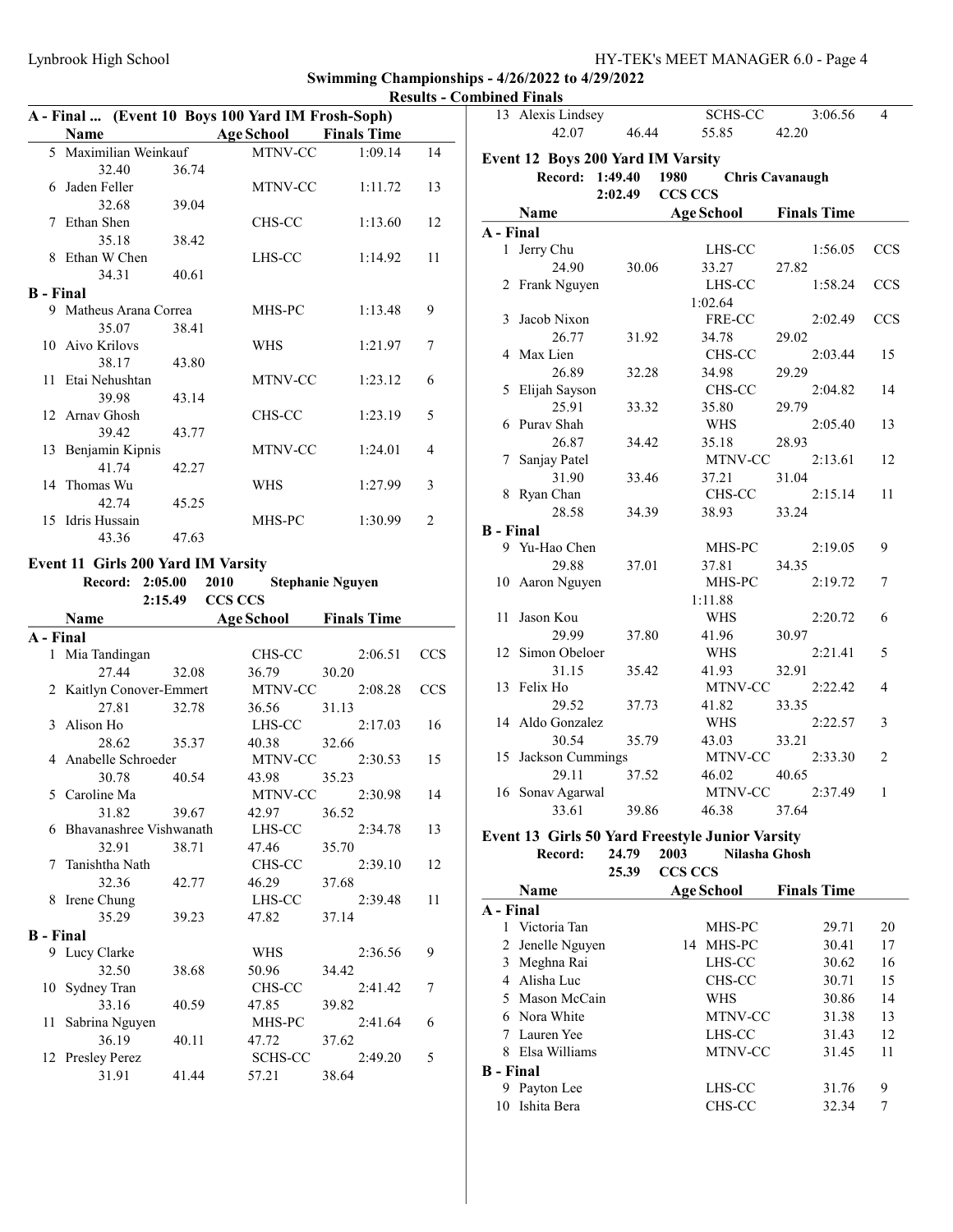|                  | B - Final  (Event 13 Girls 50 Yard Freestyle Junior Varsity)        |                                         |                        |                |
|------------------|---------------------------------------------------------------------|-----------------------------------------|------------------------|----------------|
|                  | <b>Name</b>                                                         | <b>Age School</b>                       | <b>Finals Time</b>     |                |
| 11               | Kaydynn Roberti                                                     | FRE-CC                                  | 32.63                  | 6              |
|                  | 12 Ana Matinpour                                                    | <b>WHS</b>                              | 32.65                  | 5              |
|                  | 13 Aubrey Graham                                                    | MTNV-CC                                 | 33.21                  | 4              |
|                  | 14 Clara Meilescu                                                   | SCHS-CC                                 | 33.32                  | 3              |
|                  | 15 Lindsey Schlossman                                               | MTNV-CC                                 | 33.60                  | $\overline{2}$ |
|                  | 16 Man Luong                                                        | MHS-PC                                  | 34.66                  | 1              |
|                  | <b>Event 14 Boys 50 Yard Freestyle Frosh-Soph</b>                   |                                         |                        |                |
|                  | Record:<br>20.63                                                    | 1980                                    | <b>Chris Cavanaugh</b> |                |
|                  | 22.59                                                               | <b>CCS CCS</b>                          |                        |                |
|                  | Name                                                                | <b>Age School</b>                       | <b>Finals Time</b>     |                |
| A - Final        |                                                                     |                                         |                        |                |
|                  | 1 Ethan Chen                                                        | LHS-CC                                  | 24.39                  | 20             |
|                  | 2 Arthur Cheong                                                     | MTNV-CC                                 | 24.64                  | 17             |
|                  | 3 Jidai Homola                                                      | MTNV-CC                                 | 26.00                  | 16             |
|                  | 4 Alexander Cunningham                                              | MTNV-CC                                 | 26.23                  | 15             |
|                  | 5 Kai Pham                                                          | MHS-PC                                  | 26.51                  | 14             |
|                  | 6 Tanay Ubale                                                       | LHS-CC                                  | 27.83                  | 13             |
| 7                | Matteo Jones                                                        | MTNV-CC                                 | 28.57                  | 12             |
|                  | 8 Tanish Katkar                                                     | MHS-PC                                  | 29.05                  | 11             |
| <b>B</b> - Final |                                                                     |                                         |                        |                |
| 9                | Jayadev Ghanta                                                      | LHS-CC                                  | 27.81                  | 9              |
|                  | 10 Jerry Song                                                       | CHS-CC                                  | 29.49                  | 7              |
| 11               | Sathvik Gatti                                                       | FRE-CC                                  | 29.61                  | 6              |
|                  | 12 Bryan Tran                                                       | CHS-CC                                  | 30.43                  | 5              |
|                  | 13 Yajwin Grover                                                    | FRE-CC                                  | 30.61                  | 4              |
|                  | 14 Robert Yu                                                        | LHS-CC                                  | 31.45                  | 3              |
| 15               | Namit Jain                                                          | MHS-PC                                  | 32.66                  | $\overline{2}$ |
|                  | 16 Varun Udupa                                                      | MHS-PC                                  | 33.71                  | 1              |
|                  |                                                                     |                                         |                        |                |
|                  | <b>Event 15 Girls 50 Yard Freestyle Varsity</b><br>Record:<br>24.79 |                                         |                        |                |
|                  | 25.39                                                               | Nilasha Ghosh<br>2003<br><b>CCS CCS</b> |                        |                |
|                  | Name                                                                | <b>Age School</b>                       | <b>Finals Time</b>     |                |
| A - Final        |                                                                     |                                         |                        |                |
| 1                | Allison Rudolph                                                     | MTNV-CC                                 | 24.29                  | <b>CCS</b>     |
| 2                | Kelly Song                                                          | CHS-CC                                  | 24.57                  | <b>CCS</b>     |
| 3                | Karen Gao                                                           | LHS-CC                                  | 25.18                  | <b>CCS</b>     |
|                  | 4 Lydia Yi                                                          | WHS                                     | 25.84                  | 15             |
|                  | 5 Annika Liou                                                       | LHS-CC                                  | 25.99                  | 14             |
|                  | 6 Arwen Hirsch                                                      | SCHS-CC                                 | 26.39                  | 13             |
| 7                | Allison Ma                                                          | FRE-CC                                  | 26.65                  | 12             |
|                  | 8 Hannah Chung                                                      | LHS-CC                                  | 26.90                  | 11             |
| <b>B</b> - Final |                                                                     |                                         |                        |                |
|                  | 9 Madeleine Schmitt                                                 | SCHS-CC                                 | 26.31                  | 9              |
|                  | 10 Romina Blanco-Sarmiento                                          | SCHS-CC                                 |                        | 7              |
|                  |                                                                     |                                         | 27.02                  | 6              |
| 11               | Riyana Guerrero                                                     | CHS-CC<br>MHS-PC                        | 27.37                  | 5              |
| 13               | 12 Hana Grace Nayve                                                 |                                         | 27.50<br>27.55         | 4              |
|                  | Meghna Raghunathan<br>14 Ana Nardelli                               | CHS-CC                                  |                        | 3              |
|                  | 15 Ella Walker                                                      | MTNV-CC                                 | 28.14                  | $\overline{c}$ |
|                  |                                                                     | FRE-CC                                  | 28.47                  | $\mathbf{1}$   |
|                  | 16 Mia Pham                                                         | MHS-PC                                  | 29.97                  |                |

|     |                | <b>Results - Combined Finals</b>                                |                               |                        |                |
|-----|----------------|-----------------------------------------------------------------|-------------------------------|------------------------|----------------|
|     | Varsity)       | Event 16 Boys 50 Yard Freestyle Varsity                         |                               |                        |                |
| me  |                | 20.63<br>Record:                                                | 1980                          | <b>Chris Cavanaugh</b> |                |
| .63 | 6              | 22.59                                                           | <b>CCS CCS</b>                |                        |                |
| .65 | 5              |                                                                 |                               |                        |                |
| .21 | $\overline{4}$ | Name                                                            | <b>Age School</b>             | <b>Finals Time</b>     |                |
| .32 | $\mathfrak{Z}$ | A - Final                                                       |                               |                        |                |
| .60 | $\overline{c}$ | 1 Dar Lavrenko                                                  | MTNV-CC                       | 21.60                  | <b>CCS</b>     |
| .66 | 1              | 2 Jeremy Flint                                                  | SCHS-CC                       | 22.22                  | <b>CCS</b>     |
|     |                | 3 Christopher Hodang                                            | MHS-PC                        | 22.83                  | 16             |
|     |                | 4 Kaydeon Kwan                                                  | FRE-CC                        | 22.96                  | 15             |
|     |                | 5 Yassin Bouali                                                 | FRE-CC                        | 23.11                  | 14             |
|     |                | 6 Joseph Zou                                                    | LHS-CC                        | 23.13                  | 13             |
| me  |                | 7 David Wang                                                    | LHS-CC                        | 23.15                  | 12             |
|     |                | 8 Kevin Davies                                                  | LHS-CC                        | 23.16                  | 11             |
| .39 | 20             | <b>B</b> - Final                                                |                               |                        |                |
| .64 | 17             | 9 Colin Tran                                                    | MHS-PC                        | 23.68                  | 9              |
| .00 | 16             | 10 Jacob Lin                                                    | LHS-CC                        | 23.72                  | 7              |
| .23 | 15             | 11 Ryan Lim                                                     | MTNV-CC                       | 23.78                  | 6              |
| .51 | 14             | 12 Daniel Shan                                                  | MTNV-CC                       | 24.37                  | 5              |
| .83 | 13             | 13 Zane Sharif                                                  | WHS                           | 24.39                  | $\overline{4}$ |
| .57 | 12             | 14 William Sidford                                              | SCHS-CC                       | 24.87                  | 3              |
| .05 | 11             | 15 Vlad Kaplonskii                                              | CHS-CC                        | 24.92                  | $\overline{2}$ |
|     |                | 16 Yuetao Chong                                                 | MHS-PC                        | 25.74                  | 1              |
| .81 | 9              |                                                                 |                               |                        |                |
| .49 | 7              | <b>Event 19 Girls 1 mtr Diving Varsity</b><br>Record:<br>277.30 | 1982<br><b>Sandra Brown</b>   |                        |                |
| .61 | 6              |                                                                 |                               |                        |                |
| .43 | 5              | Name                                                            | <b>Age School</b>             | <b>Finals Score</b>    |                |
| .61 | $\overline{4}$ | 1 Clarissa Co                                                   | SCHS-CC                       | 430.70                 | 20             |
| .45 | 3              | 2 Jodi Au                                                       | LHS-CC                        | 427.40                 | 17             |
| .66 | $\overline{2}$ | 3 Claire Chen                                                   | LHS-CC                        | 235.65                 | 16             |
| .71 | $\mathbf{1}$   | <b>Event 20 Boys 1 mtr Diving Varsity</b>                       |                               |                        |                |
|     |                | 398.50<br>Record:                                               | 1996<br><b>Jeff Ritchey</b>   |                        |                |
|     |                | Name                                                            | <b>Age School</b>             | <b>Finals Score</b>    |                |
|     |                | 1 Tourette Raphael                                              | CHS-CC                        | 620.80                 | 20             |
|     |                | 2 Isaiah Diaz                                                   | FRE-CC                        | 302.80                 | 17             |
| me  |                |                                                                 |                               |                        |                |
|     |                | Event 21 Girls 50 Yard Butterfly Junior Varsity                 |                               |                        |                |
| .29 | <b>CCS</b>     | 57.62<br>Record:                                                | 2003<br>Nilasha Ghosh         |                        |                |
| .57 | CCS            | <b>Name</b>                                                     | <b>Age School Finals Time</b> |                        |                |
| .18 | <b>CCS</b>     | A - Final                                                       |                               |                        |                |
| .84 | 15             | 1 Hannah Tran                                                   | CHS-CC                        | 28.64                  | 20             |
| 99  | 14             | Leila Guerrero<br>2                                             | CHS-CC                        | 33.09                  | 17             |
| .39 | 13             | 3 Rishika Salvi                                                 | LHS-CC                        | 33.53                  | 16             |
| .65 | 12             | 4 Ella Yuan                                                     | LHS-CC                        | 34.08                  | 15             |
| .90 | $11\,$         | 5 Dhatri Bhatla                                                 | WHS                           | 34.27                  | 14             |
|     |                | 6 Cerys Abraham-Wang                                            | CHS-CC                        | 35.74                  | 13             |
| .31 | 9              | Payton Lee<br>7                                                 | LHS-CC                        | 36.04                  | 12             |
| .02 | 7              | Aubrey Jee<br>8                                                 | MTNV-CC                       | 38.63                  | 11             |
| .37 | 6              | <b>B</b> - Final                                                |                               |                        |                |
| .50 | 5              | 9 Jillian Quach                                                 | WHS                           | 38.51                  | 9              |
| .55 | 4              | 10 Gemma Gentin                                                 | MTNV-CC                       | 39.00                  | 7              |
| .14 | 3              | Sophie Le<br>11                                                 | MHS-PC                        | 46.66                  | 6              |
| .47 | $\overline{c}$ | Sandy Ngyuen<br>12                                              | MHS-PC                        | 46.69                  | 5              |
| .97 | 1              | 13 Casie Pham                                                   | SCHS-CC                       | 52.41                  | 4              |
|     |                | --- Nadine Ngo                                                  | SCHS-CC                       | DQ                     |                |
|     |                | One hand touch                                                  |                               |                        |                |
|     |                |                                                                 |                               |                        |                |
|     |                |                                                                 |                               |                        |                |
|     |                |                                                                 |                               |                        |                |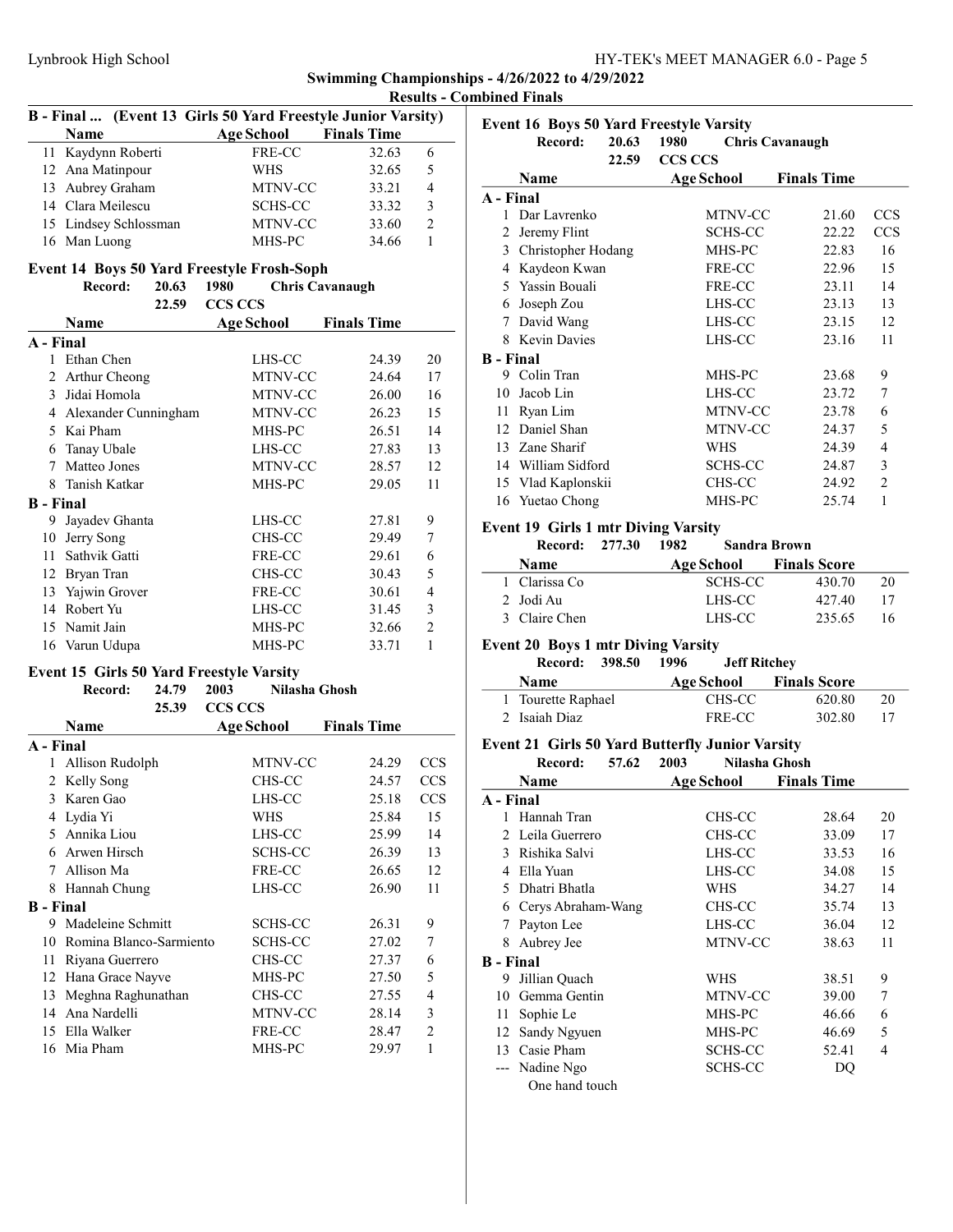Results - Combined Finals

|                  | <b>Event 22 Boys 50 Yard Butterfly Frosh-Soph</b> |                   |                    |                |  |  |  |
|------------------|---------------------------------------------------|-------------------|--------------------|----------------|--|--|--|
|                  | 50.39<br>Record:                                  | 1980<br>Dan Coran |                    |                |  |  |  |
|                  | Name                                              | Age School        | <b>Finals Time</b> |                |  |  |  |
| A - Final        |                                                   |                   |                    |                |  |  |  |
|                  | Richard Yuan                                      | LHS-CC            | 26.40              | 20             |  |  |  |
| 2                | Zachary Chaba                                     | CHS-CC            | 28.37              | 17             |  |  |  |
| 3                | Yannis Mihopoulos                                 | <b>MTNV-CC</b>    | 29.33              | 16             |  |  |  |
| 4                | Alexander Cunningham                              | <b>MTNV-CC</b>    | 29.53              | 15             |  |  |  |
|                  | 5 Neil Butler                                     | SCHS-CC           | 31.58              | 14             |  |  |  |
| 6                | Andy Zhang                                        | CHS-CC            | 31.66              | 13             |  |  |  |
| 7                | Myles Kim                                         | LHS-CC            | 31.84              | 12             |  |  |  |
| 8                | Jun Seo Oh                                        | LHS-CC            | 33.33              | 11             |  |  |  |
| <b>B</b> - Final |                                                   |                   |                    |                |  |  |  |
| 9                | Sarthak Ratan                                     | LHS-CC            | 33.53              | 9              |  |  |  |
| $*10$            | Jerry Song                                        | CHS-CC            | 34.52              | 6.5            |  |  |  |
| $*10$            | Matheus Arana Correa                              | MHS-PC            | 34.52              | 6.5            |  |  |  |
| 12               | Ethan Lai                                         | MTNV-CC           | 35.86              | 5              |  |  |  |
| 13               | Andrew Truong                                     | MHS-PC            | 39.03              | 4              |  |  |  |
| 14               | Nathan Gabriel Mendoza                            | MHS-PC            | 45.23              | 3              |  |  |  |
| 15               | Muhammad Ali                                      | MHS-PC            | 50.25              | $\mathfrak{D}$ |  |  |  |

### Event 23 Girls 100 Yard Butterfly Varsity

Record: 57.62 2003 Nilasha Ghosh

|                  |                      | 1:00.99 | <b>CCS CCS</b>    |                    |                |
|------------------|----------------------|---------|-------------------|--------------------|----------------|
|                  | Name                 |         | <b>Age School</b> | <b>Finals Time</b> |                |
| A - Final        |                      |         |                   |                    |                |
|                  | 1 Lina Wordelman     |         | WHS               | 58.08              | <b>CCS</b>     |
|                  | 27.38                | 30.70   |                   |                    |                |
|                  | 2 Kate Lee           |         | LHS-CC            | 59.70              | <b>CCS</b>     |
|                  | 27.55                | 32.15   |                   |                    |                |
| 3                | Sascha Wang          |         | MTNV-CC           | 1:00.50            | <b>CCS</b>     |
|                  | 27.46                | 33.04   |                   |                    |                |
| 4                | Alison Ho            |         | LHS-CC            | 1:00.55            | <b>CCS</b>     |
|                  | 28.12                | 32.43   |                   |                    |                |
| 5                | Claire Mao           |         | LHS-CC            | 1:00.74            | <b>CCS</b>     |
|                  | 28.32                | 32.42   |                   |                    |                |
|                  | 6 Ashley Zhang       |         | CHS-CC            | 1:04.22            | 13             |
|                  | 30.09                | 34.13   |                   |                    |                |
| 7                | Aurora Conover Hui   |         | MTNV-CC           | 1:05.40            | 12             |
|                  | 30.18                | 35.22   |                   |                    |                |
| 8                | Allison Ma           |         | FRE-CC            | 1:06.14            | 11             |
|                  | 30.82                | 35.32   |                   |                    |                |
| <b>B</b> - Final |                      |         |                   |                    |                |
|                  | 9 Caroline Ma        |         | MTNV-CC           | 1:06.87            | 9              |
|                  | 31.66                | 35.21   |                   |                    |                |
| 10               | <b>Presley Perez</b> |         | <b>SCHS-CC</b>    | 1:09.14            | 7              |
|                  | 32.01                | 37.13   |                   |                    |                |
| 11               | Anabelle Schroeder   |         | MTNV-CC           | 1:09.55            | 6              |
|                  | 31.07                | 38.48   |                   |                    |                |
|                  | 12 Tanishtha Nath    |         | CHS-CC            | 1:09.92            | 5              |
|                  | 32.96                | 36.96   |                   |                    |                |
|                  | 13 Isabelle Wilper   |         | <b>WHS</b>        | 1:12.94            | 4              |
|                  | 33.90                | 39.04   |                   | 1:14.22            | 3              |
|                  | 14 Caitlin Nguyen    |         | SCHS-CC           |                    |                |
| 15               | 35.03<br>Portia Do   | 39.19   | MHS-PC            | 1:15.30            | $\overline{2}$ |
|                  | 33.88                | 41.42   |                   |                    |                |
|                  |                      |         |                   |                    |                |

|                  | 16 Aimee Salazar                                |       |                | MHS-PC            | 1:18.45            | 1          |
|------------------|-------------------------------------------------|-------|----------------|-------------------|--------------------|------------|
|                  | 36.24                                           | 42.21 |                |                   |                    |            |
|                  | <b>Event 24 Boys 100 Yard Butterfly Varsity</b> |       |                |                   |                    |            |
|                  | Record:                                         | 50.39 | 1980           | Dan Coran         |                    |            |
|                  |                                                 | 54.79 | <b>CCS CCS</b> |                   |                    |            |
|                  | Name                                            |       |                | <b>Age School</b> | <b>Finals Time</b> |            |
| A - Final        |                                                 |       |                |                   |                    |            |
|                  | 1 Christopher Weinand                           |       |                | CHS-CC            | 52.88              | <b>CCS</b> |
|                  | 24.88                                           | 28.00 |                |                   |                    |            |
|                  | 2 Rahul Sengupta                                |       |                | CHS-CC            | 53.21              | <b>CCS</b> |
|                  | 24.75                                           | 28.46 |                |                   |                    |            |
|                  | 3 Nate Flesner                                  |       |                | LHS-CC            | 53.39              | <b>CCS</b> |
|                  | 24.35                                           | 29.04 |                |                   |                    |            |
| 4                | Kaydeon Kwan                                    |       |                | FRE-CC            | 54.32              | <b>CCS</b> |
|                  | 25.39                                           | 28.93 |                |                   |                    |            |
| 5                | Ethan Chin                                      |       |                | FRE-CC            | 56.77              | 14         |
|                  | 26.01                                           | 30.76 |                |                   |                    |            |
|                  | 6 Luke Zhao                                     |       |                | LHS-CC            | 57.26              | 13         |
|                  | 26.92                                           | 30.34 |                |                   |                    |            |
|                  | 7 Caleb Mui                                     |       |                | WHS               | 58.33              | 12         |
|                  | 26.90                                           | 31.43 |                |                   |                    |            |
|                  | 8 Austin Wang                                   |       |                | LHS-CC            | 59.94              | 11         |
|                  | 27.48                                           | 32.46 |                |                   |                    |            |
| <b>B</b> - Final |                                                 |       |                |                   |                    |            |
|                  | 9 (Kenneth) James Hatch                         |       |                | MTNV-CC           | 58.17              | 9          |
|                  | 27.00                                           | 31.17 |                |                   |                    |            |
|                  | 10 Jason Kou                                    |       |                | WHS               | 59.57              | 7          |
|                  | 28.35                                           | 31.22 |                |                   |                    |            |
| 11               | Avik Dutta                                      |       |                | LHS-CC            | 59.84              | 6          |
|                  | 28.26                                           | 31.58 |                |                   |                    |            |
|                  | 12 Andre Garcia                                 |       |                | MHS-PC            | 1:02.34            | 5          |
|                  | 27.67                                           | 34.67 |                |                   |                    |            |
|                  | 13 Rami Ebeid                                   |       |                | WHS               | 1:02.89            | 4          |
|                  | 29.69                                           | 33.20 |                |                   |                    |            |
|                  | 14 William Yu                                   |       |                | MHS-PC            | 1:03.12            | 3          |
|                  | 28.78                                           | 34.34 |                |                   |                    |            |
|                  | 15 Jackson Cummings                             |       |                | MTNV-CC           | 1:07.25            | 2          |
|                  | 29.95                                           | 37.30 |                |                   |                    |            |
|                  | Daniel Shan                                     |       |                | MTNV-CC           | DO                 |            |
|                  | Non-simultaneous arms                           |       |                |                   |                    |            |
|                  | 29.03                                           | 38.68 |                |                   |                    |            |

### Event 25 Girls 100 Yard Freestyle Junior Varsity<br>Record: 53.08 1978 Judy Scovel 53.08 1978 55.39 CCS CCS

|           | Name            |       | <b>Age School</b> | <b>Finals Time</b> |    |
|-----------|-----------------|-------|-------------------|--------------------|----|
| A - Final |                 |       |                   |                    |    |
|           | Esha Rai        |       | LHS-CC            | 1:02.09            | 20 |
|           | 30.71           | 31.38 |                   |                    |    |
|           | 2. Victoria Tan |       | MHS-PC            | 1:07.49            | 17 |
|           | 31.20           | 36.29 |                   |                    |    |
| 3         | Meghna Rai      |       | LHS-CC            | 1:09.17            | 16 |
|           | 32.25           | 36.92 |                   |                    |    |
| 4         | Mason McCain    |       | WHS               | 1:10.22            | 15 |
|           | 33.23           | 36.99 |                   |                    |    |
|           | 5 Udita Mahajan |       | <b>SCHS-CC</b>    | 1:10.42            | 14 |
|           | 33.20           | 37.22 |                   |                    |    |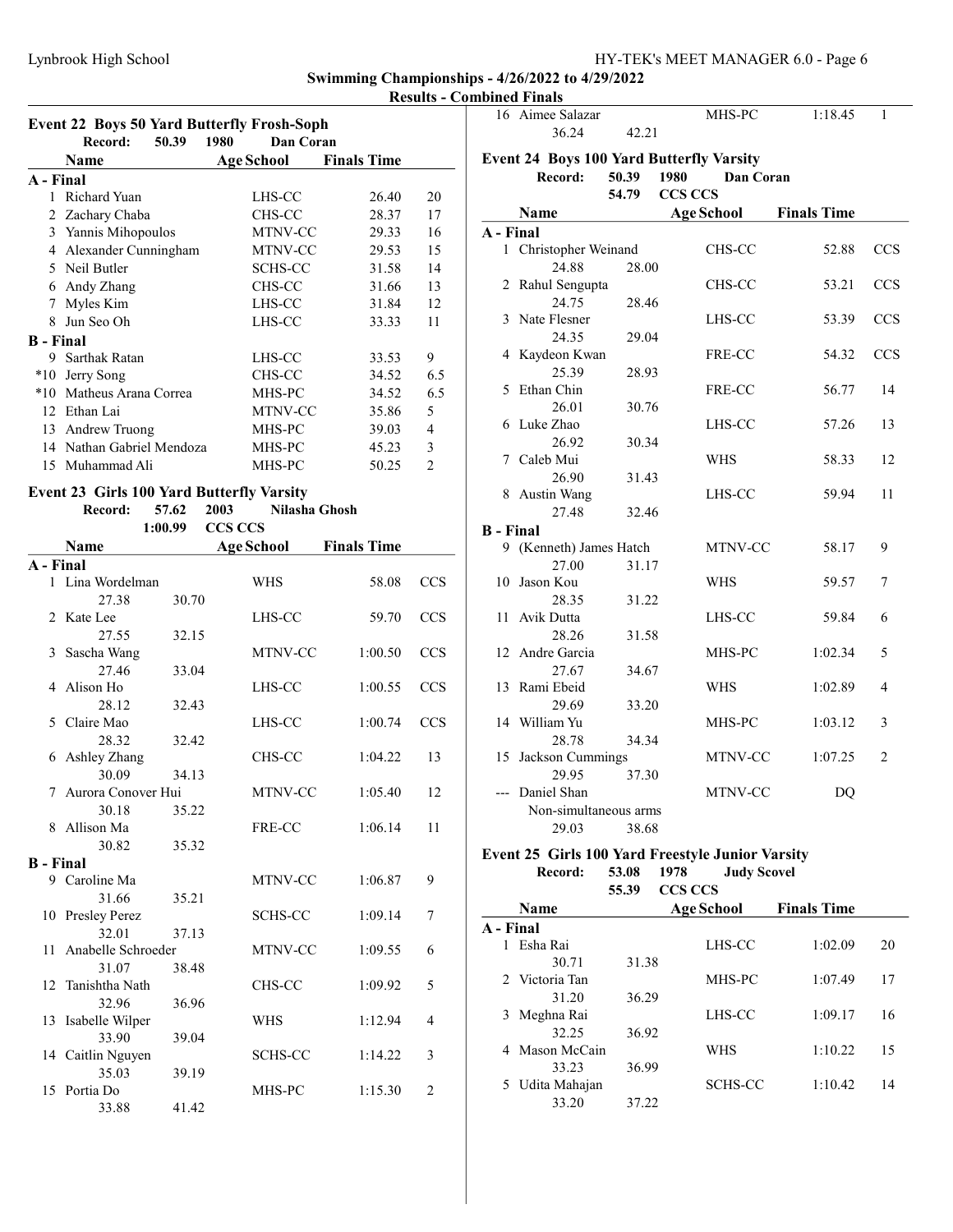|                  | A - Final  (Event 25 Girls 100 Yard Freestyle Junior Varsity) |       |                   |                    |                |
|------------------|---------------------------------------------------------------|-------|-------------------|--------------------|----------------|
|                  | <b>Name</b>                                                   |       | <b>Age School</b> | <b>Finals Time</b> |                |
|                  | 6 Ishita Bera                                                 |       | CHS-CC            | 1:11.74            | 13             |
|                  | 33.82                                                         | 37.92 |                   |                    |                |
| 7                | Riya Kelkar                                                   |       | <b>WHS</b>        | 1:12.29            | 12             |
|                  | 34.41                                                         | 37.88 |                   |                    |                |
| 8                | Aubrey Graham                                                 |       | MTNV-CC           | 1:13.53            | 11             |
|                  | 34.61                                                         | 38.92 |                   |                    |                |
| <b>B</b> - Final |                                                               |       |                   |                    |                |
|                  | 9 Vivian Chen                                                 |       | LHS-CC            | 1:11.63            | 9              |
|                  | 35.37                                                         | 36.26 |                   |                    |                |
|                  | 10 Mia Davalos                                                |       | FRE-CC            | 1:11.75            | 7              |
|                  | 35.78                                                         | 35.97 |                   |                    |                |
| 11               | Kaydynn Roberti                                               |       | FRE-CC            | 1:13.56            | 6              |
|                  | 35.11                                                         | 38.45 |                   |                    |                |
|                  | 12 Matsumi Stone                                              |       | <b>WHS</b>        | 1:14.79            | 5              |
|                  | 36.29                                                         | 38.50 |                   |                    |                |
|                  | 13 Grace Muresan                                              |       | <b>SCHS-CC</b>    | 1:17.88            | 4              |
|                  | 36.99                                                         | 40.89 |                   |                    |                |
|                  | 14 Sophia Stearns                                             |       | <b>SCHS-CC</b>    | 1:18.77            | 3              |
|                  | 36.31                                                         | 42.46 |                   |                    |                |
| 15               | Hannah Liaw                                                   |       | LHS-CC            | 1:20.27            | $\overline{2}$ |
|                  | 37.52                                                         | 42.75 |                   |                    |                |
| 16               | Man Luong                                                     |       | MHS-PC            | 1:21.88            | 1              |
|                  | 37.15                                                         | 44.73 |                   |                    |                |

# Event 26 Boys 100 Yard Freestyle Frosh-Soph Record: 44.04 1980 Chris Cavanaugh

|                  |                  | 49.69 | <b>CCS CCS</b>    |                    |    |
|------------------|------------------|-------|-------------------|--------------------|----|
|                  | <b>Name</b>      |       | <b>Age School</b> | <b>Finals Time</b> |    |
| A - Final        |                  |       |                   |                    |    |
| 1                | Jayden Jeng      |       | LHS-CC            | 54.31              | 20 |
|                  | 26.69            | 27.62 |                   |                    |    |
| $2^{\circ}$      | Arthur Cheong    |       | MTNV-CC           | 54.78              | 17 |
|                  | 26.50            | 28.28 |                   |                    |    |
| 3                | Ethan Chen       |       | LHS-CC            | 56.85              | 16 |
|                  | 26.66            | 30.19 |                   |                    |    |
| 4                | Jidai Homola     |       | MTNV-CC           | 57.37              | 15 |
|                  | 27.65            | 29.72 |                   |                    |    |
| 5                | Brandon Lee      |       | LHS-CC            | 59.44              | 14 |
|                  | 28.46            | 30.98 |                   |                    |    |
| 6                | Kai Pham         |       | MHS-PC            | 1:00.00            | 13 |
|                  | 28.30            | 31.70 |                   |                    |    |
| 7                | Tanay Ubale      |       | LHS-CC            | 1:03.38            | 12 |
|                  | 30.03            | 33.35 |                   |                    |    |
| 8                | Nathan Samson    |       | MHS-PC            | 1:04.87            | 11 |
|                  | 31.22            | 33.65 |                   |                    |    |
| <b>B</b> - Final |                  |       |                   |                    |    |
| 9                | Neil Butler      |       | <b>SCHS-CC</b>    | 1:06.43            | 9  |
|                  | 32.44            | 33.99 |                   |                    |    |
| 10               | Ethan Lai        |       | MTNV-CC           | 1:08.69            | 7  |
|                  | 33.10            | 35.59 |                   |                    |    |
| 11               | Bryan Tran       |       | CHS-CC            | 1:09.04            | 6  |
|                  | 33.86            | 35.18 |                   |                    |    |
|                  | 12 Yajwin Grover |       | FRE-CC            | 1:09.93            | 5  |
|                  | 33.99            | 35.94 |                   |                    |    |

| 13 Etai Nehushtan       |       | MTNV-CC | 1:14.08 | 4             |
|-------------------------|-------|---------|---------|---------------|
| 34.58                   | 39.50 |         |         |               |
| 14 Namit Jain           |       | MHS-PC  | 1:14.62 | 3             |
| 34.95                   | 39.67 |         |         |               |
| 15 Ryan Zhu             |       | CHS-CC  | 1:17.55 | $\mathcal{L}$ |
| 37.02                   | 40.53 |         |         |               |
| 16 Advait Mandakolathur |       | MHS-PC  | 1:22.44 |               |
| 38.02                   | 44 AY |         |         |               |
|                         |       |         |         |               |

# Event 27 Girls 100 Yard Freestyle Varsity<br>Record: 53.08 1978 Judy Scovel

|                  | Record:                 | 53.08 | 1978    | <b>Judy Scovel</b> |                    |                |
|------------------|-------------------------|-------|---------|--------------------|--------------------|----------------|
|                  |                         | 55.39 | CCS CCS |                    |                    |                |
|                  | Name                    |       |         | <b>Age School</b>  | <b>Finals Time</b> |                |
| A - Final        |                         |       |         |                    |                    |                |
|                  | 1 Allison Rudolph       |       |         | MTNV-CC            | 53.46              | <b>CCS</b>     |
|                  | 25.91                   | 27.55 |         |                    |                    |                |
| 2                | Kelly Song              |       |         | CHS-CC             | 55.31              | CCS            |
|                  | 26.74                   | 28.57 |         |                    |                    |                |
| 3                | Allison Wu              |       |         | LHS-CC             | 56.13              | 16             |
|                  | 26.55                   | 29.58 |         |                    |                    |                |
| 4                | Lydia Yi                |       |         | WHS                | 56.57              | 15             |
|                  | 26.67                   | 29.90 |         |                    |                    |                |
| 5                | Michellle Liou          |       |         | MTNV-CC            | 56.61              | 14             |
|                  | 26.37                   | 30.24 |         |                    |                    |                |
| 6                | Madeleine Schmitt       |       |         | <b>SCHS-CC</b>     | 58.55              | 13             |
|                  | 28.49                   | 30.06 |         |                    |                    |                |
| 7                | Romina Blanco-Sarmiento |       |         | <b>SCHS-CC</b>     | 58.62              | 12             |
|                  | 28.32                   | 30.30 |         |                    |                    |                |
| 8                | Hannah Chung            |       |         | LHS-CC             | 1:00.39            | 11             |
|                  | 28.49                   | 31.90 |         |                    |                    |                |
| <b>B</b> - Final |                         |       |         |                    |                    |                |
|                  | 9 Hana Grace Nayve      |       |         | MHS-PC             | 1:00.44            | 9              |
|                  | 28.48                   | 31.96 |         |                    |                    |                |
| 10               | Bhavanashree Vishwanath |       |         | LHS-CC             | 1:00.67            | 7              |
|                  | 29.25                   | 31.42 |         |                    |                    |                |
| 11               | Lucy Clarke             |       |         | WHS                | 1:02.84            | 6              |
|                  | 29.84                   | 33.00 |         |                    |                    |                |
| 12               | Remini Jadro            |       |         | LHS-CC             | 1:03.96            | 5              |
|                  | 30.36                   | 33.60 |         |                    |                    |                |
|                  | 13 Liana Sheridan       |       |         | FRE-CC             | 1:04.14            | 4              |
|                  | 31.47                   | 32.67 |         |                    |                    |                |
|                  | 14 Jasmine Barajas      |       |         | FRE-CC             | 1:04.24            | 3              |
|                  | 30.60                   | 33.64 |         |                    |                    |                |
|                  | 15 Mia Pham             |       |         | MHS-PC             | 1:05.65            | $\overline{2}$ |
|                  | 31.68                   | 33.97 |         |                    |                    |                |
|                  | 16 Mia Macauley         |       |         | FRE-CC             | 1:05.91            | 1              |
|                  | 32.31                   | 33.60 |         |                    |                    |                |

### Event 28 Boys 100 Yard Freestyle Varsity

|           | Record:        | 44.04<br>49.69 | 1980<br><b>CCS CCS</b> | Chris Cavanaugh |                        |            |
|-----------|----------------|----------------|------------------------|-----------------|------------------------|------------|
|           | <b>Name</b>    |                |                        |                 | Age School Finals Time |            |
| A - Final |                |                |                        |                 |                        |            |
|           | 1 Dar Lavrenko |                |                        | MTNV-CC         | 47.11                  | <b>CCS</b> |
|           | 22.81          | 24.30          |                        |                 |                        |            |
|           | 2 Max Farnham  |                | <b>WHS</b>             |                 | 49.12                  | – CCS      |
|           | 23.87          | 25.25          |                        |                 |                        |            |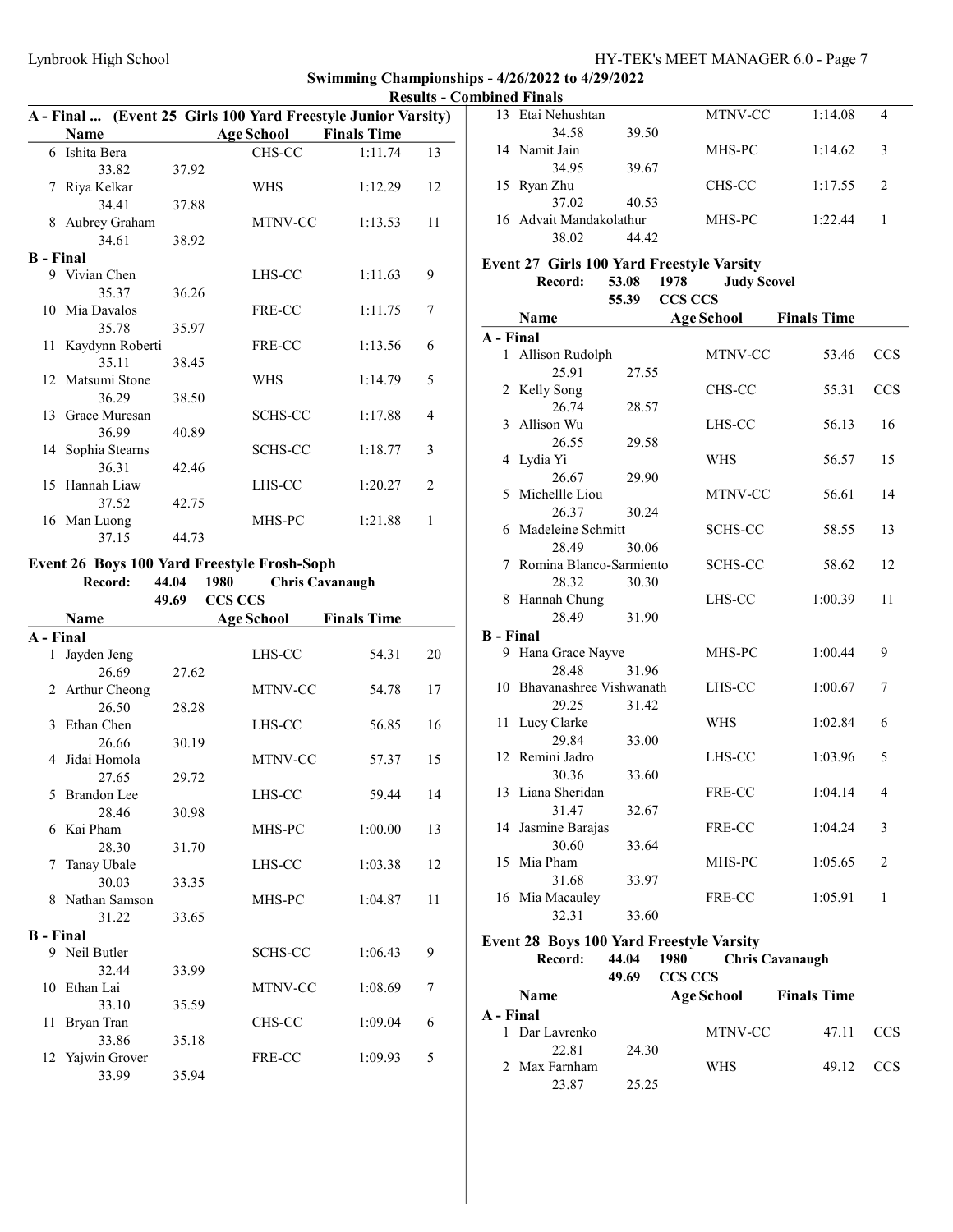|                  | A - Final  (Event 28 Boys 100 Yard Freestyle Varsity)   |                |                            |                    |                |
|------------------|---------------------------------------------------------|----------------|----------------------------|--------------------|----------------|
|                  | <b>Name</b>                                             |                | <b>Age School</b>          | <b>Finals Time</b> |                |
|                  | 3 Danila Gorkov                                         |                | MTNV-CC                    | 50.10              | 16             |
|                  | 23.59                                                   | 26.51          |                            |                    |                |
|                  | 4 Christopher Hodang                                    |                | MHS-PC                     | 50.37              | 15             |
|                  | 23.98                                                   | 26.39          |                            |                    |                |
| 5                | David Wang                                              |                | LHS-CC                     | 50.64              | 14             |
|                  | 24.24                                                   | 26.40          |                            |                    |                |
|                  | 6 Yassin Bouali                                         |                | FRE-CC                     | 51.18              | 13             |
|                  | 24.77                                                   | 26.41          |                            |                    |                |
| 7                | <b>Kevin Davies</b>                                     |                | LHS-CC                     | 51.75              | 12             |
|                  | 24.59                                                   | 27.16          |                            |                    |                |
| 8                | Jacob Lin                                               |                | LHS-CC                     | 52.89              | 11             |
|                  | 25.17                                                   | 27.72          |                            |                    |                |
| <b>B</b> - Final |                                                         |                |                            |                    |                |
|                  | 9 Caelin Chin                                           |                | FRE-CC                     | 52.05              | 9              |
|                  | 25.00                                                   | 27.05          |                            |                    |                |
|                  | 10 Colin Tran                                           |                | MHS-PC                     | 52.46              | 7              |
|                  | 24.60                                                   | 27.86          |                            |                    |                |
|                  | 11 Ashwin Talwalkar                                     |                | MTNV-CC                    | 52.71              | 6              |
|                  | 25.31                                                   | 27.40          |                            |                    |                |
|                  | 12 Ryan Lim                                             |                | MTNV-CC                    | 52.73              | 5              |
|                  | 25.50                                                   | 27.23          |                            |                    |                |
|                  | 13 Zane Sharif                                          |                | WHS                        | 53.62              | 4              |
|                  | 24.98                                                   | 28.64          |                            |                    |                |
|                  | 14 John Lee                                             |                | SCHS-CC                    | 55.81              | 3              |
|                  | 26.52                                                   | 29.29          |                            |                    |                |
|                  | 15 Kyle Ogino                                           |                | <b>SCHS-CC</b>             | 56.28              | $\overline{2}$ |
|                  | 26.86                                                   | 29.42          |                            |                    |                |
|                  | 16 Ilya Krasnyy                                         |                | MHS-PC                     | 56.88              | 1              |
|                  | 26.49                                                   | 30.39          |                            |                    |                |
|                  | <b>Event 29 Girls 500 Yard Freestyle Junior Varsity</b> |                |                            |                    |                |
|                  | Record: 4:48.80                                         |                | 1979<br><b>Judy Scovel</b> |                    |                |
|                  | 5:25.49                                                 |                | <b>CCS CCS</b>             |                    |                |
|                  | Name                                                    |                | <b>Age School</b>          | <b>Finals Time</b> |                |
| A - Final        |                                                         |                |                            |                    |                |
|                  | 1 Leila Guerrero                                        |                | CHS-CC                     | 6:45.67            | 20             |
|                  | 35.18                                                   | 38.68          | 40.59                      | 40.69              |                |
|                  | 41.08                                                   | 42.23          | 42.08                      | 42.28              |                |
|                  | 42.08                                                   | 40.78          |                            |                    |                |
|                  | 2 Addie Garnett                                         |                | WHS                        | 6:47.13            | 17             |
|                  | 34.73                                                   | 39.34          | 40.58                      | 41.12              |                |
|                  | 41.23                                                   | 42.63          | 42.52                      | 43.23              |                |
|                  | 42.44                                                   | 39.31          |                            |                    |                |
| 3                | Jenell Laughlin                                         |                | WHS                        | 7:27.23            | 16             |
|                  | 35.58                                                   |                |                            | 46.56              |                |
|                  | 46.82                                                   | 41.84<br>46.50 | 45.12<br>46.38             | 48.15              |                |
|                  | 46.72                                                   | 43.56          |                            |                    |                |
|                  |                                                         |                |                            |                    |                |
|                  | 4 Avery Namath<br>38.66                                 |                | MTNV-CC                    | 7:36.94<br>46.07   | 15             |
|                  |                                                         | 42.43          | 44.77                      |                    |                |
|                  | 47.68                                                   | 47.54          | 49.02                      | 48.52              |                |
|                  | 48.55                                                   | 43.70          |                            |                    |                |
| 5                | Alyssa Wang                                             |                | LHS-CC                     | 7:52.80            | 14             |
|                  | 41.30                                                   | 44.80          | 48.67                      | 48.25              |                |
|                  | 50.57                                                   | 48.77          | 49.83                      | 50.42              |                |
|                  | 48.24                                                   | 41.95          |                            |                    |                |

|           | 6 Crystal Saucedo |         | WHS     | 8:05.51 | 13 |
|-----------|-------------------|---------|---------|---------|----|
|           | 37.93             | 44.26   | 50.33   | 49.98   |    |
|           | 52.08             | 1:41.69 | 2:29.24 |         |    |
| 7         | Rhea Soni         |         | LHS-CC  | 8:14.92 | 12 |
|           | 41.70             | 47.76   | 49.19   | 50.87   |    |
|           | 51.90             | 51.62   | 52.42   | 52.25   |    |
|           | 51.71             | 45.50   |         |         |    |
| 8         | Hannah Liaw       |         | LHS-CC  | 8:18.71 | 11 |
|           | 40.26             | 47.07   | 50.92   | 51.58   |    |
|           | 51.78             | 52.05   | 52.09   | 51.86   |    |
|           | 52.90             | 48.20   |         |         |    |
| B - Final |                   |         |         |         |    |
| 9         | Elsa Axelsson     |         | MTNV-CC | 8:16.39 | 9  |
|           | 37.10             | 49.44   | 51.03   | 51.46   |    |
|           | 51.97             | 52.44   | 1:45.41 |         |    |
|           |                   | 47.59   |         |         |    |
|           |                   |         |         |         |    |

# Event 30 Boys 500 Yard Freestyle Frosh-Soph

Record: 4:30.30 1981 John James 4:57.99 CCS CCS

|           | Name                 |       | <b>Age School</b> | <b>Finals Time</b> |
|-----------|----------------------|-------|-------------------|--------------------|
| A - Final |                      |       |                   |                    |
|           | 1 Evan Branstad      |       | MTNV-CC           | 5:27.47<br>20      |
|           | 29.06                | 32.24 | 32.71             | 33.34              |
|           | 33.47                | 33.66 | 33.87             | 33.12              |
|           | 33.30                | 32.70 |                   |                    |
|           | 2 Minjun Seo         |       | LHS-CC            | 6:17.59<br>17      |
|           |                      |       | 37.47             | 38.97              |
|           | 38.62                |       |                   |                    |
|           | 3 Alexander Zlatev   |       | MTNV-CC           | 6:23.14<br>16      |
|           | 32.48                | 37.06 | 38.73             | 38.91              |
|           | 38.64                | 38.88 | 39.27             | 40.15              |
|           | 40.59                | 38.43 |                   |                    |
|           | 4 Ryan Le            |       | MHS-PC            | 6:35.05<br>15      |
|           | 32.13                | 38.03 | 39.89             | 41.58              |
|           | 40.29                | 42.80 | 43.16             | 41.30              |
|           | 41.91                | 33.96 |                   |                    |
| 5         | Joseph Lagussi       |       | CHS-CC            | 6:48.80<br>14      |
|           | 34.83                | 39.86 | 41.06             | 41.96              |
|           | 42.66                | 42.59 | 42.63             | 42.78              |
|           | 41.43                | 39.00 |                   |                    |
| 6         | Ethan W Chen         |       | LHS-CC            | 7:02.38<br>13      |
|           | 33.74                | 38.33 | 41.21             | 42.61              |
|           | 44.52                | 43.98 | 44.44             | 1:28.63            |
|           | 45.20                |       |                   |                    |
|           | 7 Owen Bergren       |       | <b>WHS</b>        | 7:04.35<br>12      |
|           | 33.48                | 41.21 | 44.79             | 43.69              |
|           | 45.86                | 44.84 | 43.71             | 44.27              |
|           | 45.08                | 37.42 |                   |                    |
| 8         | <b>Sarthak Ratan</b> |       | LHS-CC            | 7:28.16<br>11      |
|           | 37.67                | 42.02 | 45.48             | 46.78              |
|           | 46.99                | 46.98 | 48.51             | 46.59              |
|           | 46.42                | 40.72 |                   |                    |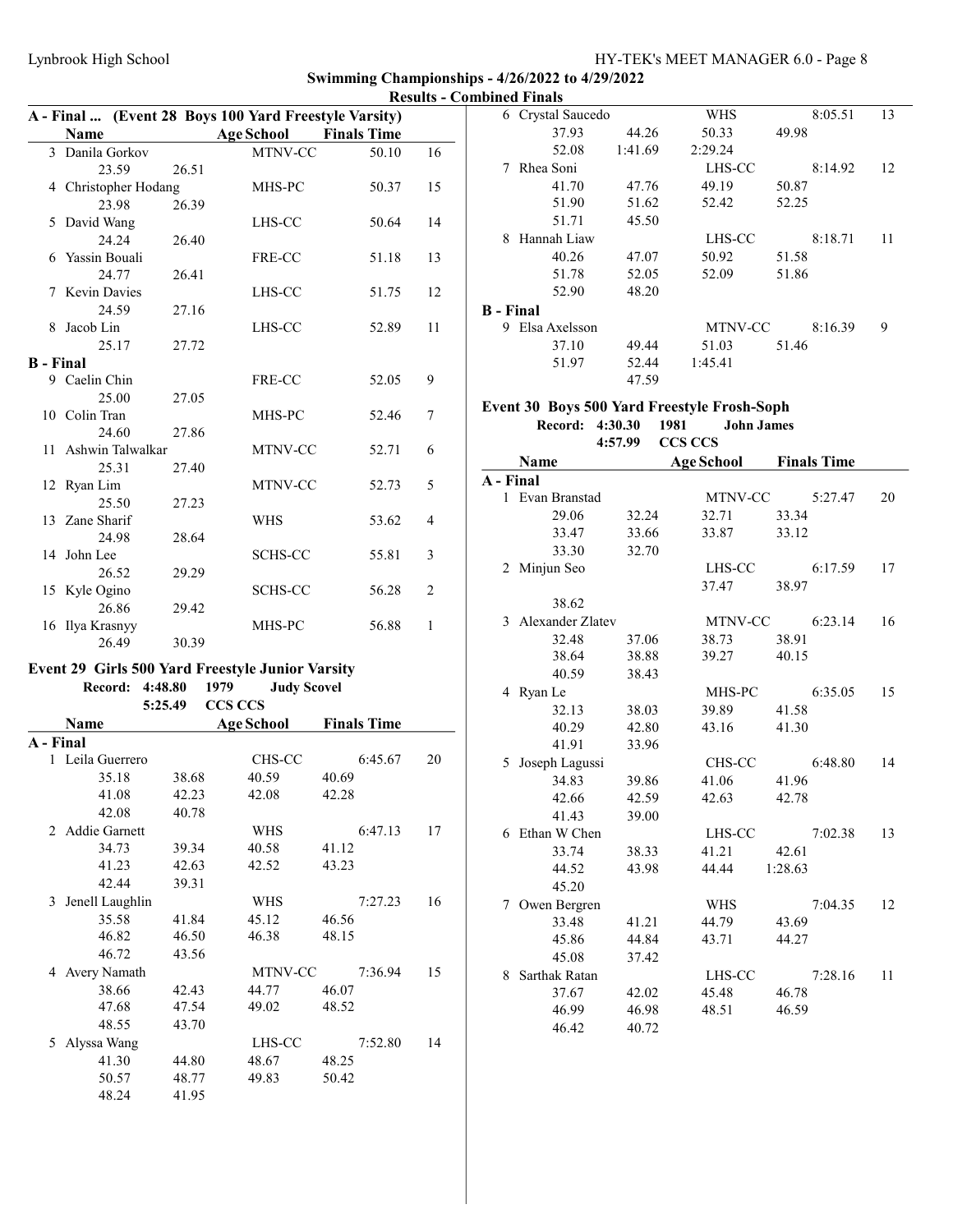|                  | B - Final  (Event 30 Boys 500 Yard Freestyle Frosh-Soph) |         |                            |                    |            |           | 10 Neve O'Sullivan  |                | MTNV-CC                                  | 6:29.20            | $7\phantom{.0}$ |
|------------------|----------------------------------------------------------|---------|----------------------------|--------------------|------------|-----------|---------------------|----------------|------------------------------------------|--------------------|-----------------|
|                  | Name                                                     |         | <b>Age School</b>          | <b>Finals Time</b> |            |           | 32.72               | 37.86          | 39.48                                    | 39.60              |                 |
| <b>B</b> - Final |                                                          |         |                            |                    |            |           | 40.07               | 40.79          | 40.97                                    | 41.44              |                 |
|                  | 9 Merwan Allalcha                                        |         | WHS                        | 7:34.45            | 9          |           | 39.27               | 37.00          |                                          |                    |                 |
|                  | 32.62                                                    |         |                            | 48.56              |            |           | 11 Martha McQuillan |                | MTNV-CC                                  | 6:40.32            | 6               |
|                  | 48.09                                                    | 49.74   | 48.96                      | 48.69              |            |           | 33.65               | 38.24          | 39.57                                    | 40.55              |                 |
|                  | 48.47                                                    | 38.76   |                            |                    |            |           | 41.17               | 41.74          | 42.48                                    | 42.04              |                 |
|                  | 10 Vinay Lalwani                                         |         | LHS-CC                     | 7:37.70            | 7          |           | 42.06               | 38.82          |                                          |                    |                 |
|                  | 31.65                                                    | 43.68   | 43.75                      |                    |            |           | 12 Cassidy Hatch    |                | MTNV-CC                                  | 6:44.80            | 5               |
|                  |                                                          | 48.89   | 50.31                      | 48.77              |            |           | 34.00               | 39.65          | 42.38                                    | 40.67              |                 |
|                  | 48.09                                                    | 46.05   |                            |                    |            |           | 43.44               | 41.22          | 41.83                                    | 42.21              |                 |
|                  |                                                          |         |                            |                    |            |           | 39.24               | 40.16          |                                          |                    |                 |
|                  | Event 31 Girls 500 Yard Freestyle Varsity                |         |                            |                    |            |           | 13 Alix Rousseau    |                | MTNV-CC                                  | 6:50.67            | 4               |
|                  | Record: 4:48.80                                          |         | 1979<br><b>Judy Scovel</b> |                    |            |           | 38.17               | 40.69          | 41.67                                    | 41.17              |                 |
|                  |                                                          | 5:25.49 | <b>CCS CCS</b>             |                    |            |           | 41.61               | 41.29          | 42.16                                    | 41.31              |                 |
|                  | Name                                                     |         | <b>Age School</b>          | <b>Finals Time</b> |            |           | 42.21               | 40.39          |                                          |                    |                 |
| A - Final        |                                                          |         |                            |                    |            |           | 14 Katrina Colwill  |                | SCHS-CC                                  | 7:05.60            | 3               |
|                  | 1 Rachel Gardner                                         |         | SCHS-CC                    | 5:12.77            | <b>CCS</b> |           | 38.22               | 42.68          | 43.38                                    | 43.64              |                 |
|                  | 27.54                                                    | 30.26   | 31.16                      | 31.76              |            |           | 43.89               | 43.55          | 43.83                                    | 44.24              |                 |
|                  | 31.93                                                    | 32.07   | 32.21                      | 32.21              |            |           | 42.57               | 39.60          |                                          |                    |                 |
|                  | 32.35                                                    | 31.28   |                            |                    |            |           | 15 Ashley Vo        |                | MHS-PC                                   | 7:51.20            | 2               |
|                  | 2 Ava Roohipour                                          |         | LHS-CC                     | 5:48.26            | 17         |           | 39.31               | 45.36          | 48.04                                    | 48.35              |                 |
|                  | 31.16                                                    | 33.41   | 34.66                      | 35.58              |            |           | 48.70               | 50.52          | 49.41                                    | 50.29              |                 |
|                  | 35.54                                                    | 35.27   | 35.20                      | 35.93              |            |           | 48.74               | 42.48          |                                          |                    |                 |
|                  | 36.13                                                    | 35.38   |                            |                    |            |           | 16 Jinyu Zhou       |                | MHS-PC                                   | 7:57.98            | -1              |
|                  | 3 Karen Gao                                              |         | LHS-CC                     | 5:50.09            | 16         |           | 38.73               | 46.29          | 48.97                                    | 48.26              |                 |
|                  | 29.92                                                    | 33.86   | 34.72                      | 35.14              |            |           | 48.56               | 49.42          | 49.34                                    | 50.96              |                 |
|                  | 35.83                                                    | 35.85   | 36.46                      | 36.63              |            |           | 51.07               | 46.38          |                                          |                    |                 |
|                  | 36.67                                                    | 35.01   |                            |                    |            |           |                     |                |                                          |                    |                 |
|                  | 4 Julie Boyer                                            |         | CHS-CC                     | 6:01.24            | 15         |           |                     |                | Event 32 Boys 500 Yard Freestyle Varsity |                    |                 |
|                  |                                                          |         |                            |                    |            |           |                     |                |                                          |                    |                 |
|                  | 32.55                                                    | 35.89   | 36.89                      | 36.82              |            |           | Record: 4:30.30     |                | 1981<br><b>John James</b>                |                    |                 |
|                  | 36.51                                                    | 36.62   | 37.42                      | 36.52              |            |           |                     | 4:57.99        | CCS CCS                                  |                    |                 |
|                  | 36.61                                                    | 35.41   |                            |                    |            |           | Name                |                | <b>Age School</b>                        | <b>Finals Time</b> |                 |
|                  | 5 Nadia Arude                                            |         | WHS                        | 6:02.83            | 14         | A - Final |                     |                |                                          |                    |                 |
|                  | 31.48                                                    | 35.44   | 36.86                      | 36.46              |            |           | 1 Nate Flesner      |                | LHS-CC                                   | 4:53.70            | <b>CCS</b>      |
|                  | 36.87                                                    | 37.16   | 37.92                      | 37.80              |            |           | 25.50               | 28.38          | 29.55                                    | 30.27              |                 |
|                  | 37.42                                                    | 35.42   |                            |                    |            |           | 29.65               | 30.31          | 30.52                                    | 30.93              |                 |
|                  | 6 An Nguyen                                              |         | MHS-PC                     | 6:03.04            | 13         |           | 29.23               | 29.36          |                                          |                    |                 |
|                  | 32.25                                                    | 34.76   | 36.32                      | 37.37              |            |           | 2 Ethan Garcia      |                | CHS-CC                                   | 5:16.69            | 17              |
|                  | 37.23                                                    | 37.93   | 37.02                      | 38.44              |            |           | 27.33               | 31.41          | 32.33                                    | 32.18              |                 |
|                  | 37.33                                                    | 34.39   |                            |                    |            |           | 32.81               | 32.99          | 32.27                                    | 32.98              |                 |
|                  | 7 Anna Kuskova                                           |         | FRE-CC                     | 6:08.69            | 12         |           | 32.86               | 29.53          |                                          |                    |                 |
|                  | 32.18                                                    | 35.82   | 37.38                      | 36.94              |            |           | 3 Bien Dela Cruz    |                | SCHS-CC                                  | 5:27.87            | 16              |
|                  | 37.70                                                    | 37.68   | 38.54                      | 37.99              |            |           | 29.18               | 32.41          | 32.91                                    | 33.11              |                 |
|                  | 37.67                                                    | 36.79   |                            |                    |            |           | 32.74               | 33.77          | 33.25                                    | 33.72              |                 |
|                  | 8 Isabelle Wilper                                        |         | WHS                        | 6:12.70            | 11         |           | 33.50               | 33.28          |                                          |                    |                 |
|                  | 32.68                                                    | 37.21   | 38.08                      | 37.96              |            |           | 4 Dylan Leahy       |                | MTNV-CC                                  | 5:28.44            | 15              |
|                  | 38.30                                                    | 38.26   | 38.04                      | 38.44              |            |           | 29.05               | 31.41          | 32.66                                    | 33.47              |                 |
|                  | 37.88                                                    | 35.85   |                            |                    |            |           | 33.89               | 33.78          | 34.78                                    | 34.33              |                 |
| <b>B</b> - Final |                                                          |         |                            |                    |            |           | 33.42               | 31.65          |                                          |                    |                 |
|                  | 9 Vidushi Upadhyay                                       |         | LHS-CC                     | 6:26.00            | 9          |           | 5 Ryan Wang         |                | LHS-CC                                   | 5:32.85            | 14              |
|                  | 32.66                                                    | 35.81   | 37.20                      | 38.74              |            |           | 28.93               | 31.65          | 32.88                                    | 33.61              |                 |
|                  | 39.40                                                    | 40.58   | 40.54                      | 41.41              |            |           | 33.88               | 34.29          | 34.51                                    | 35.33              |                 |
|                  | 41.18                                                    | 38.48   |                            |                    |            |           | 33.50               | 34.27          |                                          |                    |                 |
|                  |                                                          |         |                            |                    |            |           | 6 Thibault Rousseau |                | MTNV-CC                                  | 5:39.02            | 13              |
|                  |                                                          |         |                            |                    |            |           | 28.37               | 32.47          | 33.63                                    | 34.22              |                 |
|                  |                                                          |         |                            |                    |            |           | 34.47<br>35.83      | 34.69<br>34.48 | 35.26                                    | 35.60              |                 |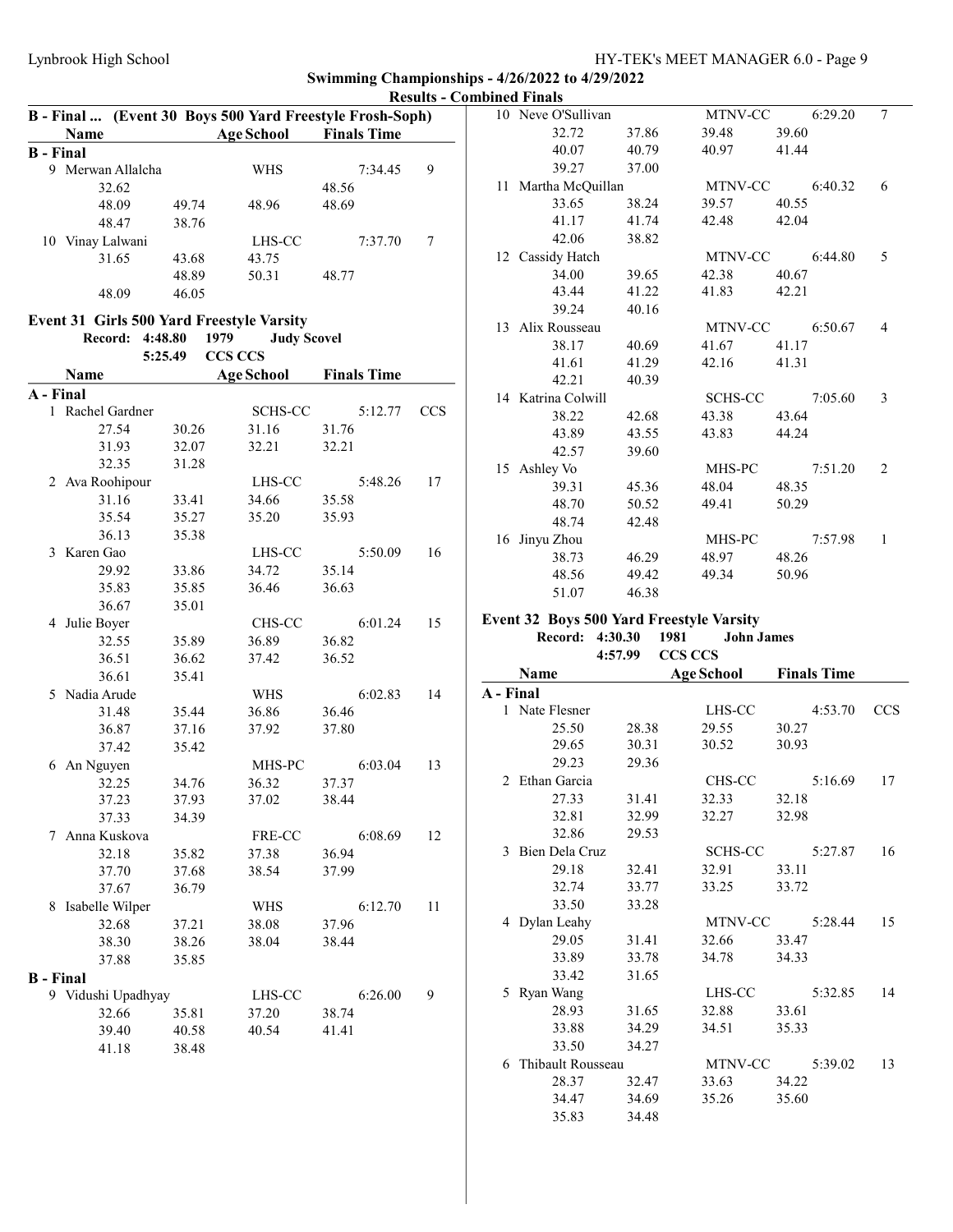3 MTNV-CC A 2:11.17 32

Swimming Championships - 4/26/2022 to 4/29/2022 Results - Combined Finals

|    |                  |                       |                | A - Final  (Event 32 Boys 500 Yard Freestyle Varsity)         |                    |                                |    |
|----|------------------|-----------------------|----------------|---------------------------------------------------------------|--------------------|--------------------------------|----|
|    | Name             |                       |                | <b>Age School</b>                                             | <b>Finals Time</b> |                                |    |
|    |                  | 7 Christopher Shen    |                | CHS-CC                                                        |                    | 5:51.92                        | 12 |
|    |                  | 32.66                 | 35.79          | 36.66                                                         | 35.26              |                                |    |
|    |                  | 34.22                 | 34.79          | 35.93                                                         | 36.72              |                                |    |
|    |                  | 36.51                 | 33.38          |                                                               |                    |                                |    |
|    | 8 Kai Iwamoto    |                       |                | LHS-CC                                                        |                    | 6:08.58                        | 11 |
|    |                  | 29.80                 | 33.34          | 36.21                                                         | 37.69              |                                |    |
|    |                  | 38.36                 | 38.56          | 38.31                                                         | 40.45              |                                |    |
|    |                  | 39.47                 | 36.39          |                                                               |                    |                                |    |
|    | <b>B</b> - Final |                       |                |                                                               |                    |                                |    |
|    |                  | 9 Ariel Braslavsky    |                | <b>WHS</b>                                                    |                    | 5:57.59                        | 9  |
|    |                  | 29.54                 | 34.61          | 36.07                                                         | 36.03              |                                |    |
|    |                  | 37.15                 | 38.04          | 38.19                                                         | 38.74              |                                |    |
|    |                  | 34.70                 | 34.52          |                                                               |                    |                                |    |
|    |                  | 10 Davey Staffanson   |                | MTNV-CC                                                       |                    | 6:03.37                        | 7  |
|    |                  | 31.36                 | 35.00          | 1:13.81                                                       | 37.65              |                                |    |
|    |                  | 37.52                 | 37.76          | 37.81                                                         | 37.07              |                                |    |
|    |                  | 35.44                 |                |                                                               |                    |                                |    |
| 11 | Yiqin Huang      |                       |                | LHS-CC                                                        |                    | 6:16.47                        | 6  |
|    |                  | 30.79                 | 33.10          | 35.03                                                         | 37.02              |                                |    |
|    |                  | 38.70                 | 39.61          | 40.25                                                         | 40.88              |                                |    |
|    |                  | 41.28                 | 39.81          |                                                               |                    |                                |    |
|    | 12 Krishna Dua   |                       |                | MHS-PC                                                        |                    | 6:20.38                        | 5  |
|    |                  | 30.45                 | 35.53          | 37.65                                                         | 39.52              |                                |    |
|    |                  | 40.12                 | 41.02          | 40.04                                                         | 41.02              |                                |    |
|    |                  | 39.44                 | 35.59          |                                                               |                    |                                |    |
|    |                  | 13 Aditya Prabhune    |                | MHS-PC                                                        |                    | 6:21.48                        | 4  |
|    |                  | 32.25                 | 36.34          | 37.58                                                         | 38.81              |                                |    |
|    |                  | 38.43                 | 38.80          | 40.30                                                         | 39.58              |                                |    |
|    |                  | 40.75                 | 38.64          |                                                               |                    |                                |    |
|    | 14 William Trang |                       |                | MHS-PC                                                        |                    | 6:36.42                        | 3  |
|    |                  | 32.64                 |                |                                                               |                    |                                |    |
|    |                  | 40.22                 | 36.69<br>41.22 | 38.52<br>40.51                                                | 40.97<br>42.43     |                                |    |
|    |                  |                       |                |                                                               |                    |                                |    |
|    |                  | 41.65                 | 41.57          |                                                               |                    |                                |    |
|    |                  | 15 Andrew Littlefield |                | <b>SCHS-CC</b>                                                |                    | 6:39.46                        | 2  |
|    |                  | 33.92                 | 37.33          | 40.72                                                         | 41.34              |                                |    |
|    |                  | 41.74                 | 42.67          | 42.21                                                         | 42.52              |                                |    |
|    |                  | 41.04                 | 35.97          |                                                               |                    |                                |    |
|    | 16 Sungmin Baik  |                       |                | CHS-CC                                                        |                    | 6:41.99                        | 1  |
|    |                  | 31.94                 | 37.78          | 39.28                                                         | 40.47              |                                |    |
|    |                  | 40.54                 | 41.04          | 42.88                                                         | 43.16              |                                |    |
|    |                  | 44.12                 | 40.78          |                                                               |                    |                                |    |
|    |                  |                       |                | <b>Event 33 Girls 200 Yard Freestyle Relay Junior Varsity</b> |                    |                                |    |
|    |                  | Record:<br>1:42.90    |                | 1998                                                          |                    | Schindler, Morasky, Silverman, |    |
|    |                  |                       |                | Schindler, Morasky, Silverman, Nicole Topham                  |                    |                                |    |
|    |                  | 1:46.99               |                | <b>CCS CCS</b>                                                |                    |                                |    |
|    | Team             |                       |                | Relay                                                         | <b>Finals Time</b> |                                |    |
|    | A - Final        |                       |                |                                                               |                    |                                |    |
|    | 1 LHS-CC         |                       |                | A                                                             |                    | 2:05.78                        | 40 |
|    |                  | 1) Adithri Sharma     |                | 2) Iris Yu                                                    |                    |                                |    |
|    |                  | 3) Rishika Salvi      |                | 4) Lauren Yee                                                 |                    |                                |    |
|    |                  | 31.93                 | 34.52          | 27.94                                                         | 31.39              |                                |    |
| 2  | WHS              |                       |                | A                                                             |                    | 2:10.39                        | 34 |
|    |                  | 1) Jillian Quach      |                | 2) Addie Garnett                                              |                    |                                |    |
|    |                  | 3) Ana Matinpour      |                | 4) Jenell Laughlin                                            |                    |                                |    |
|    |                  | 32.62                 | 33.04          | 36.67                                                         | 28.06              |                                |    |
|    |                  |                       |                |                                                               |                    |                                |    |

|           | 1) Gemma Gentin                                   |                | 2) Lindsey Schlossman |       |                                |    |
|-----------|---------------------------------------------------|----------------|-----------------------|-------|--------------------------------|----|
|           | 3) Macy Lee                                       |                | 4) Nora White         |       |                                |    |
|           | 32.87                                             | 33.50          | 32.46                 | 32.34 |                                |    |
| 4         | MHS-PC                                            |                | A                     |       | 2:11.75                        | 30 |
|           | 1) Jenelle Nguyen 14                              |                | 2) Juliet Rivera      |       |                                |    |
|           | 3) Man Luong                                      |                | 4) Victoria Tan       |       |                                |    |
|           | 30.45                                             | 34.88          | 39.30                 | 27.12 |                                |    |
| 5         | CHS-CC                                            |                | A                     |       | 2:13.97                        | 28 |
|           | 1) Cerys Abraham-Wang                             |                | 2) Sarah Tzong        |       |                                |    |
|           | 3) Ishita Bera                                    |                | 4) Alisha Luc         |       |                                |    |
|           | 32.63                                             | 37.65          | 33.60                 | 30.09 |                                |    |
|           | <b>SCHS-CC</b>                                    |                | A                     |       | DQ                             |    |
|           | Early take-off swimmer #3                         |                |                       |       |                                |    |
|           | 1) Clara Meilescu                                 |                | 2) Aasees Sandhu      |       |                                |    |
|           | 3) Grace Muresan                                  |                | 4) Udita Mahajan      |       |                                |    |
|           | 32.87                                             | 34.90          | 34.06                 | 32.64 |                                |    |
|           | Event 34 Boys 200 Yard Freestyle Relay Frosh-Soph |                |                       |       |                                |    |
|           | Record: 1:28.20                                   | 1995           |                       |       | Silvestri, Howden, Kim, Schind |    |
|           | Andy Silvestri, Kyle Howden, Kim, Schindler       |                |                       |       |                                |    |
|           | 1:34.39                                           | <b>CCS CCS</b> |                       |       |                                |    |
|           | Team                                              |                | <b>Relay</b>          |       | <b>Finals Time</b>             |    |
| A - Final |                                                   |                |                       |       |                                |    |
| 1         | LHS-CC                                            |                | A                     |       | 1:41.55                        | 40 |
|           | 1) Jayden Jeng                                    |                | 2) Minjun Seo         |       |                                |    |
|           | 3) James Fan                                      |                | 4) Ethan Chen         |       |                                |    |
|           | 25.19                                             | 26.17          | 26.00                 | 24.19 |                                |    |
| 2         | MTNV-CC                                           |                | A                     |       | 1:44.97                        | 34 |
|           | 1) Evan Branstad                                  |                | 2) Jaden Feller       |       |                                |    |
|           | 3) Jidai Homola                                   |                | 4) Arthur Cheong      |       |                                |    |
|           | 26.25                                             | 26.70          | 27.22                 | 24.80 |                                |    |
| 3         | MHS-PC                                            |                | A                     |       | 1:50.81                        | 32 |
|           | 1) Kai Pham                                       |                | 2) Nathan Samson      |       |                                |    |
|           | 3) Ryan Le                                        |                | 4) Tanish Katkar      |       |                                |    |
|           | 26.12                                             | 27.74          | 28.27                 | 28.68 |                                |    |
| 4         | CHS-CC                                            |                | A                     |       | 2:01.99                        | 30 |
|           | 1) Ryan Zhu                                       |                | 2) Ethan Shen         |       |                                |    |
|           | 3) Jerry Song                                     |                | 4) Bryan Tran         |       |                                |    |
|           | 32.54                                             | 29.62          | 29.54                 | 30.29 |                                |    |
| 5         | WHS                                               |                | A                     |       | 2:10.63                        | 28 |
|           | 1) Owen Bergren                                   |                | 2) Thomas Wu          |       |                                |    |
|           | 3) Merwan Allalcha                                |                | 4) Aivo Krilovs       |       |                                |    |
|           | 30.34                                             | 35.44          | 32.64                 | 32.21 |                                |    |
|           | Event 35 Girls 200 Yard Freestyle Relay Varsity   |                |                       |       |                                |    |
|           | Record:<br>1:42.90                                | 1998           |                       |       | Schindler, Morasky, Silverman, |    |

Schindler, Morasky, Silverman, Nicole Topham

|                    | 1:46.99 CCS CCS |                    |                           |            |  |
|--------------------|-----------------|--------------------|---------------------------|------------|--|
| Team               |                 | Relay              | <b>Finals Time</b>        |            |  |
| A - Final          |                 |                    |                           |            |  |
| MTNV-CC            |                 | А                  | 1:40.99                   | <b>CCS</b> |  |
| 1) Allison Rudolph |                 | 2) Thuytien Nguyen |                           |            |  |
| 3) Sascha Wang     |                 |                    | 4) Kaitlyn Conover-Emmert |            |  |
| 24.72              | 25.91           | 25.57              | 24.79                     |            |  |
| 2 SCHS-CC          |                 |                    | 1:45.49                   |            |  |

SCHS-CC A 1:45.49 CCS 1) Madeleine Schmitt 2) Romina Blanco-Sarmiento<br>3) Arwen Hirsch 4) Rachel Gardner 3) Arwen Hirsch 26.43 26.62 26.78 25.66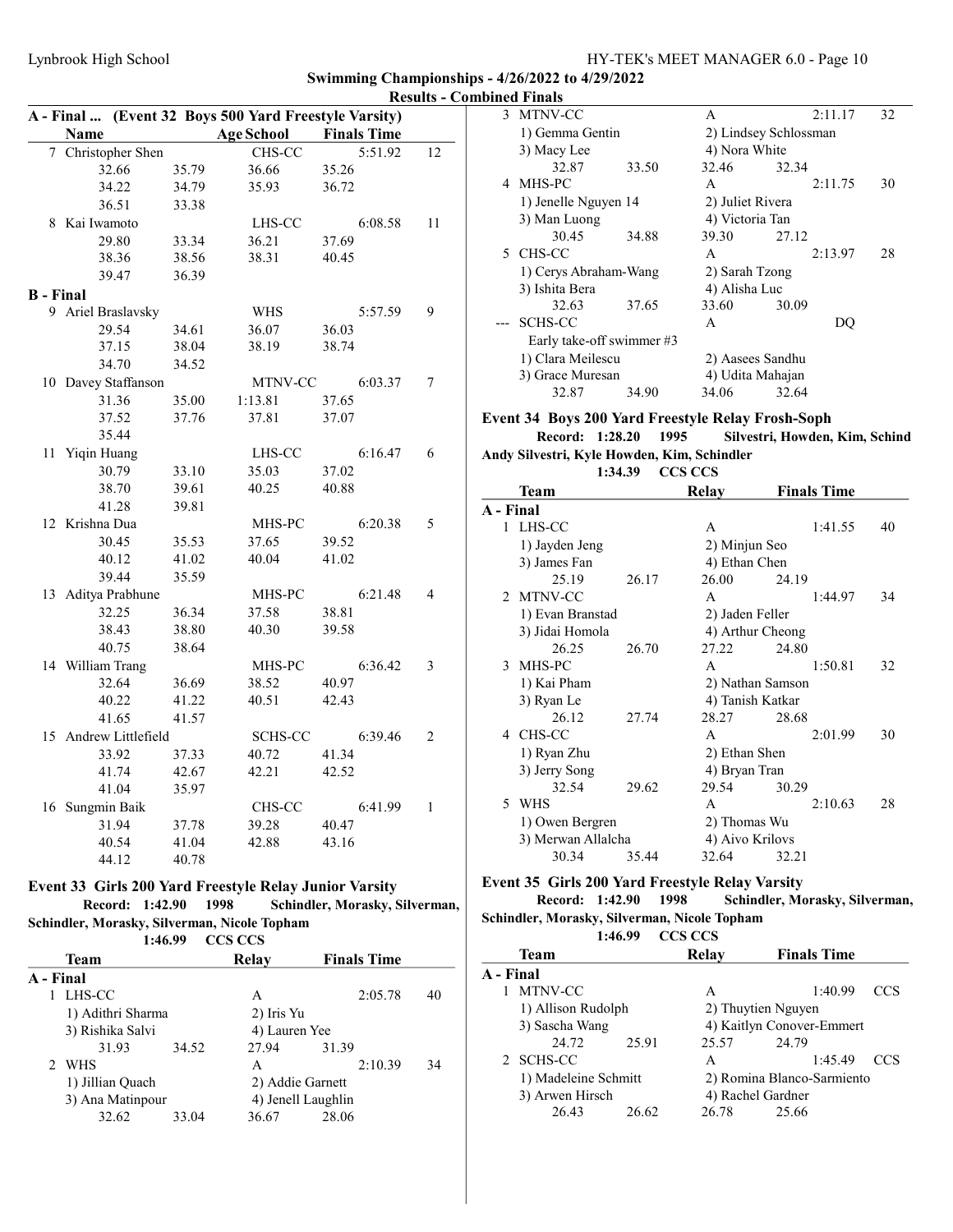|   |                            |       |                |                                                              |            | <b>Results - Combined Finals</b> |
|---|----------------------------|-------|----------------|--------------------------------------------------------------|------------|----------------------------------|
|   |                            |       |                | A - Final  (Event 35 Girls 200 Yard Freestyle Relay Varsity) |            | <b>Event 37 Gil</b>              |
|   | Team                       |       | Relay          | <b>Finals Time</b>                                           |            | Reco                             |
|   | 3 WHS                      |       | A              | 1:46.22                                                      | CCS        |                                  |
|   | 1) Lina Wordelman          |       | 2) Lydia Yi    |                                                              |            | <b>Name</b>                      |
|   | 3) Lucy Clarke             |       | 4) Nadia Arude |                                                              |            |                                  |
|   | 25.33                      | 25.78 | 27.68          | 27.43                                                        |            | A - Final                        |
| 4 | LHS-CC                     |       | $\mathsf{A}$   | 1:46.60                                                      | <b>CCS</b> | 1 Kyrsten                        |
|   | 1) Bhavanashree Vishwanath |       |                | 2) Hannah Chung                                              |            | 34                               |
|   | 3) Claire Mao              |       | 4) Annika Liou |                                                              |            | 2 Adithri S                      |
|   | 28.00                      | 27.05 | 25.74          | 25.81                                                        |            | 37                               |
|   | 5 FRE-CC                   |       | A              | 1:54.90                                                      | 28         | 3 Riya Kel                       |
|   | 1) Jasmine Barajas         |       | 2) Ella Walker |                                                              |            | 40                               |
|   | 3) Liana Sheridan          |       | 4) Allison Ma  |                                                              |            | 4 Elsa Wil                       |
|   | 30.51                      | 27.72 | 29.78          | 26.89                                                        |            | Ava Kes<br>5.                    |
|   | 6 MHS-PC                   |       | $\mathsf{A}$   | 1:55.55                                                      | 26         | 39                               |
|   | 1) An Nguyen               |       | 2) Mia Pham    |                                                              |            | Tavisha<br>6                     |
|   | 3) Aimee Salazar           |       |                | 4) Hana Grace Nayve                                          |            | 43                               |
|   | 28.72                      | 29.31 | 30.11          | 27.41                                                        |            | --- Addie G                      |
| 7 | CHS-CC                     |       | $\mathsf{A}$   | 1:58.54                                                      | 24         | 39                               |
|   |                            |       |                |                                                              |            | --- Alisha L                     |
|   | 1) Sydney Tran             |       | 2) Angela Phan |                                                              |            | 36                               |
|   | 3) Melody Lou              |       |                | 4) Riyana Guerrero                                           |            | <b>B</b> - Final                 |
|   | 29.73                      | 29.97 | 31.39          | 27.45                                                        |            | $0.$ Emma T                      |

Event 36 Boys 200 Yard Freestyle Relay Varsity<br>Record: 1:28.20 1995 Silvestri, How Silvestri, Howden, Kim, Schind Andy Silvestri, Kyle Howden, Kim, Schindler

1:34.39 CCS CCS

|                | Team                   |       | Relay           | <b>Finals Time</b>     |            |
|----------------|------------------------|-------|-----------------|------------------------|------------|
| A - Final      |                        |       |                 |                        |            |
|                | 1 MTNV-CC              |       | A               | 1:31.40                | <b>CCS</b> |
|                | 1) Danila Gorkov       |       | 2) Dylan Leahy  |                        |            |
|                | 3) Ryan Lim            |       | 4) Dar Lavrenko |                        |            |
|                | 22.98                  | 23.87 | 23.48           | 21.07                  |            |
| $\mathfrak{D}$ | CHS-CC                 |       | $\mathsf{A}$    | 1:32.27                | <b>CCS</b> |
|                | 1) Rahul Sengupta      |       |                 | 2) Christopher Weinand |            |
|                | 3) Elijah Sayson       |       | 4) Max Lien     |                        |            |
|                | 23.59                  | 22.81 | 23.10           | 22.77                  |            |
| 3              | LHS-CC                 |       | A               | 1:32.76                | <b>CCS</b> |
|                | 1) David Wang          |       | 2) Jacob Lin    |                        |            |
|                | 3) Kevin Davies        |       | 4) Joseph Zou   |                        |            |
|                | 23.30                  | 23.31 | 22.60           | 23.55                  |            |
| 4              | FRE-CC                 |       | A               | 1:32.97                | CCS        |
|                | 1) Yassin Bouali       |       | 2) Caelin Chin  |                        |            |
|                | 3) Jacob Nixon         |       |                 | 4) Kaydeon Kwan        |            |
|                | 23.25                  | 23.52 | 23.55           | 22.65                  |            |
| 5              | SCHS-CC                |       | A               | 1:35.65                | 28         |
|                | 1) Federico Martinelli |       |                 | 2) William Sidford     |            |
|                | 3) Kyle Ogino          |       | 4) Jeremy Flint |                        |            |
|                | 23.78                  | 25.09 | 24.52           | 22.26                  |            |
| 6              | MHS-PC                 |       | A               | 1:36.03                | 26         |
|                | 1) Christopher Hodang  |       | 2) Colin Tran   |                        |            |
|                | 3) Nakul Warrier       |       | 4) Yuetao Chong |                        |            |
|                | 23.02                  | 23.13 | 25.16           | 24.72                  |            |
| 7              | WHS                    |       | A               | 1:42.86                | 24         |
|                | 1) Simon Obeloer       |       | 2) Jason Kou    |                        |            |
|                | 3) Aldo Gonzalez       |       | 4) Rami Ebeid   |                        |            |
|                | 25.60                  | 24.99 | 25.21           | 27.06                  |            |

|                  | Record:               |                  | <b>Event 37 Girls 100 Yard Backstroke Junior Varsity</b> |                         |              |
|------------------|-----------------------|------------------|----------------------------------------------------------|-------------------------|--------------|
|                  |                       | 57.10<br>1:02.39 | 2010<br><b>CCS CCS</b>                                   | <b>Stephanie Nguyen</b> |              |
|                  | Name                  |                  | <b>Age School</b>                                        | <b>Finals Time</b>      |              |
| A - Final        |                       |                  |                                                          |                         |              |
|                  | 1 Kyrsten Su          |                  | LHS-CC                                                   | 1:11.77                 | 20           |
|                  | 34.61                 | 37.16            |                                                          |                         |              |
|                  | 2 Adithri Sharma      |                  | LHS-CC                                                   | 1:16.45                 | 17           |
|                  | 37.29                 | 39.16            |                                                          |                         |              |
|                  | 3 Riya Kelkar         |                  | <b>WHS</b>                                               | 1:21.60                 | 16           |
|                  | 40.03                 | 41.57            |                                                          |                         |              |
|                  | 4 Elsa Williams       |                  | MTNV-CC                                                  | 1:24.16                 | 15           |
|                  | 5 Ava Keshavarzi      |                  | MTNV-CC                                                  | 1:24.81                 | 14           |
|                  | 39.94                 | 44.87            |                                                          |                         |              |
|                  | 6 Tavisha Patel       |                  | WHS                                                      | 1:28.75                 | 13           |
|                  | 43.18                 | 45.57            |                                                          |                         |              |
|                  | <b>Addie Garnett</b>  |                  | WHS                                                      | DO                      |              |
|                  | 39.69                 | 40.94            |                                                          |                         |              |
|                  | Alisha Luc            |                  | CHS-CC                                                   | DQ                      |              |
|                  | 36.66                 | 41.93            |                                                          |                         |              |
| <b>B</b> - Final |                       |                  |                                                          |                         |              |
|                  | 9 Emma Tang           |                  | LHS-CC                                                   | 1:32.55                 | 9            |
|                  | 10 Kimei Amirkiai     |                  | <b>WHS</b>                                               | 1:33.12                 | 7            |
|                  | 44.32                 | 48.80            |                                                          |                         |              |
| 11               | Prarthana Prasad      |                  | MHS-PC                                                   | 1:33.95                 | 6            |
|                  | 45.62                 | 48.33            |                                                          |                         |              |
|                  | 12 Martyna Sobczyk    |                  | <b>SCHS-CC</b>                                           | 1:38.14                 | 5            |
|                  | 13 Alexis Tran        |                  | MHS-PC                                                   | 1:54.32                 | 4            |
|                  | 14 Nishi Vijayvargiya |                  | <b>SCHS-CC</b>                                           | 2:40.75                 | $\mathbf{3}$ |
|                  | 1:16.46               | 1:24.29          |                                                          |                         |              |
|                  | Jessica Van Horne     |                  | MTNV-CC                                                  | DQ                      |              |
|                  | Delay initiating turn |                  |                                                          |                         |              |
|                  | 42.85                 | 46.51            |                                                          |                         |              |

### Event 38 Boys 100 Yard Backstroke Frosh-Soph Record: 53.50 1986 Paul Fischer

56.99 CCS CCS

|               | Name                  |       | <b>Age School</b> | <b>Finals Time</b> |    |
|---------------|-----------------------|-------|-------------------|--------------------|----|
| A - Final     |                       |       |                   |                    |    |
|               | 1 Maximilian Weinkauf |       | <b>MTNV-CC</b>    | 1:07.83            | 20 |
|               | 32.59                 | 35.24 |                   |                    |    |
| $\mathcal{D}$ | Matthew Zhai          |       | LHS-CC            | 1:08.34            | 17 |
|               | 33.11                 | 35.23 |                   |                    |    |
| 3             | James Fan             |       | LHS-CC            | 1:09.37            | 16 |
| 4             | Jaden Feller          |       | MTNV-CC           | 1:10.52            | 15 |
|               | 34.16                 | 36.36 |                   |                    |    |
| 5.            | Ivan Timofeyev        |       | MTNV-CC           | 1:14.56            | 14 |
|               | 37.03                 | 37.53 |                   |                    |    |
| 6             | Jun Seo Oh            |       | LHS-CC            | 1:15.01            | 13 |
|               | 35.76                 | 39.25 |                   |                    |    |
| 7             | Andy Zhang            |       | CHS-CC            | 1:18.55            | 12 |
|               | 37.21                 | 41.34 |                   |                    |    |
| 8             | Nathan Samson         |       | MHS-PC            | 1:21.97            | 11 |
|               | 39.46                 | 42.51 |                   |                    |    |
| B - Final     |                       |       |                   |                    |    |
|               | Ryan Zhu              |       | CHS-CC            | 1:21.91            | 9  |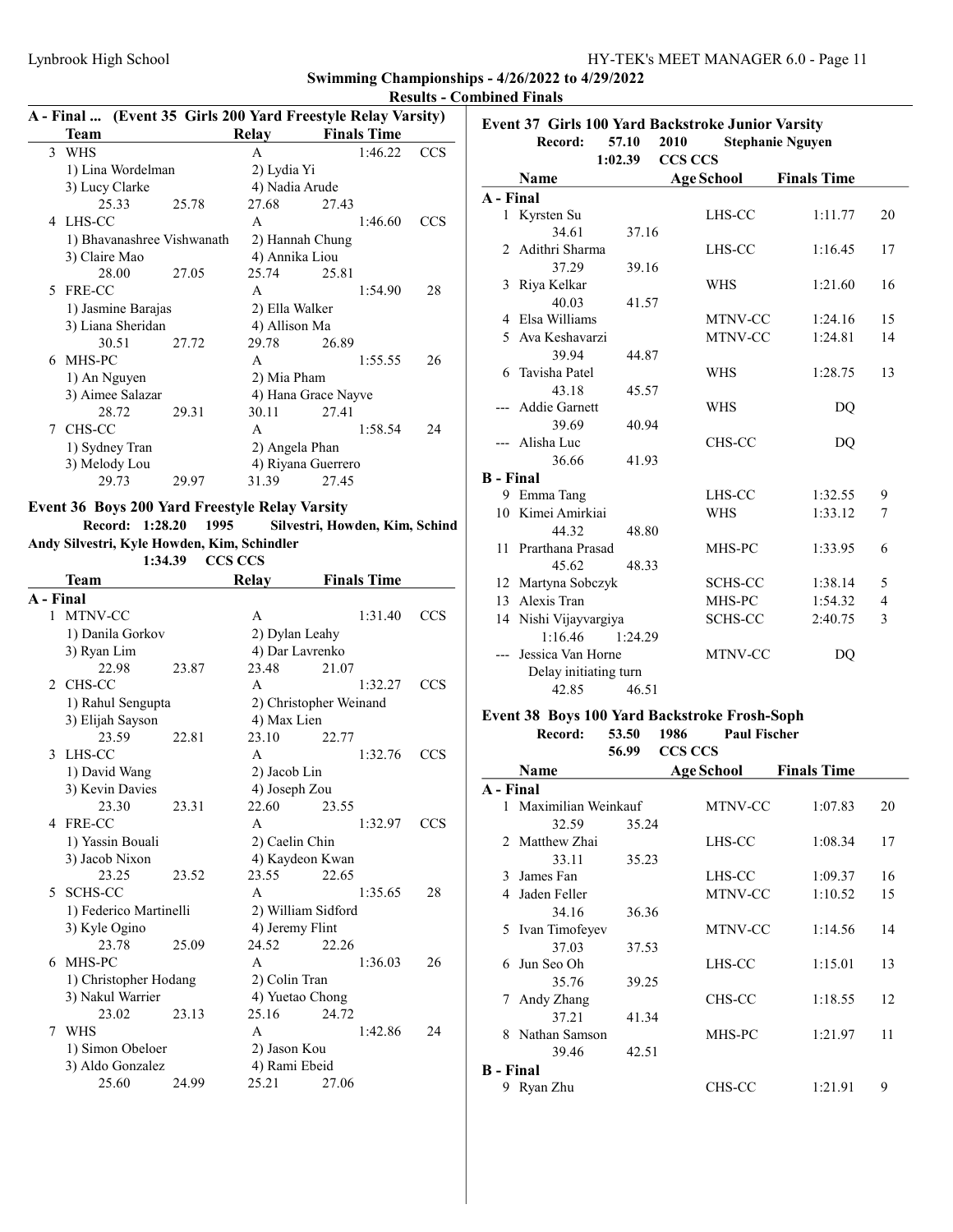|                  |                           |         | B - Final  (Event 38 Boys 100 Yard Backstroke Frosh-Soph) |                         |                |
|------------------|---------------------------|---------|-----------------------------------------------------------|-------------------------|----------------|
|                  | <b>Name</b>               |         | <b>Age School</b>                                         | <b>Finals Time</b>      |                |
|                  | 10 Matteo Jones           |         | MTNV-CC                                                   | 1:22.20                 | 7              |
|                  | 39.54                     | 42.66   |                                                           |                         |                |
|                  | 11 Deniz Genc             |         | LHS-CC                                                    | 1:22.73                 | 6              |
|                  | 38.83                     | 43.90   |                                                           |                         |                |
|                  | 12 Ellis Hoppe            |         | WHS                                                       | 1:36.62                 | 5              |
|                  | 13 Nathan Gabriel Mendoza |         | MHS-PC                                                    | 1:36.64                 | 4              |
|                  | 14 Idris Hussain          |         | MHS-PC                                                    | 1:40.64                 | 3              |
|                  | 47.47                     | 53.17   |                                                           |                         |                |
|                  | 15 Muhammad Ali           |         | MHS-PC                                                    | 1:57.96                 | $\overline{2}$ |
|                  | 53.18                     | 1:04.78 |                                                           |                         |                |
|                  |                           |         |                                                           |                         |                |
|                  |                           |         | Event 39 Girls 100 Yard Backstroke Varsity                |                         |                |
|                  | Record:                   | 57.10   | 2010                                                      | <b>Stephanie Nguyen</b> |                |
|                  |                           | 1:02.39 | <b>CCS CCS</b>                                            |                         |                |
|                  | Name                      |         | <b>Age School</b>                                         | <b>Finals Time</b>      |                |
| A - Final        |                           |         |                                                           |                         |                |
| 1                | Kate Lee                  |         | LHS-CC                                                    | 59.52                   | <b>CCS</b>     |
|                  | 28.65                     | 30.87   |                                                           |                         |                |
| 2                | Aurora Conover Hui        |         | MTNV-CC                                                   | 1:05.71                 | 17             |
|                  | 31.76                     | 33.95   |                                                           |                         |                |
| 3                | Meghna Raghunathan        |         | CHS-CC                                                    | 1:06.20                 | 16             |
|                  | 31.91                     | 34.29   |                                                           |                         |                |
| 4                | Thuytien Nguyen           |         | MTNV-CC                                                   | 1:06.57                 | 15             |
|                  | 31.96                     | 34.61   |                                                           |                         |                |
|                  | 5 Caroline Cheng          |         | CHS-CC                                                    | 1:08.87                 | 14             |
|                  | 33.10                     | 35.77   |                                                           |                         |                |
|                  | 6 Riyana Guerrero         |         | CHS-CC                                                    | 1:11.08                 | 13             |
|                  | 34.09                     | 36.99   |                                                           |                         |                |
| 7                | Michellle Liou            |         | MTNV-CC                                                   | 1:11.77                 | 12             |
|                  | 34.45                     | 37.32   |                                                           |                         |                |
|                  | 8 Sydney Tran             |         | CHS-CC                                                    | 1:12.77                 | 11             |
|                  | 34.27                     | 38.50   |                                                           |                         |                |
| <b>B</b> - Final |                           |         |                                                           | 1:12.22                 |                |
| 9                | Irene Chung<br>34.44      |         | LHS-CC                                                    |                         | 9              |
|                  | 10 Portia Do              | 37.78   | MHS-PC                                                    | 1:12.42                 | 7              |
|                  | 34.62                     | 37.80   |                                                           |                         |                |
|                  | 11 Vidushi Upadhyay       |         | LHS-CC                                                    | 1:12.53                 | 6              |
|                  | 35.06                     | 37.47   |                                                           |                         |                |
| 12               | Arwen Hirsch              |         | <b>SCHS-CC</b>                                            | 1:13.34                 | 5              |
|                  | 35.06                     | 38.28   |                                                           |                         |                |
| 13               | Liana Sheridan            |         | FRE-CC                                                    | 1:15.03                 | 4              |
|                  | 35.87                     | 39.16   |                                                           |                         |                |
| 14               | Sabrina Nguyen            |         | MHS-PC                                                    | 1:16.24                 | 3              |
|                  | 36.69                     | 39.55   |                                                           |                         |                |
| 15               | Jocelyn Vu                |         | MHS-PC                                                    | 1:17.79                 | 2              |
|                  | 37.26                     | 40.53   |                                                           |                         |                |
| 16               | Caitlin Nguyen            |         | SCHS-CC                                                   | 1:17.99                 | 1              |
|                  | 37.74                     | 40.25   |                                                           |                         |                |
|                  |                           |         |                                                           |                         |                |

|                  |                       |       | Event 40 Boys 100 Yard Backstroke Varsity   |                    |                |
|------------------|-----------------------|-------|---------------------------------------------|--------------------|----------------|
|                  | Record:               | 53.50 | 1986<br><b>Paul Fischer</b>                 |                    |                |
|                  |                       | 56.99 | <b>CCS CCS</b>                              |                    |                |
|                  | Name                  |       | <b>Age School</b>                           | <b>Finals Time</b> |                |
| A - Final        |                       |       |                                             |                    |                |
|                  | 1 Max Farnham         |       | WHS                                         | 55.54              | <b>CCS</b>     |
|                  | 27.24                 | 28.30 |                                             |                    |                |
| 2                | Wayne Zong            |       | LHS-CC                                      | 56.39              | <b>CCS</b>     |
|                  | 27.62                 | 28.77 |                                             |                    |                |
| 3                | Rahul Sengupta        |       | CHS-CC                                      | 57.27              | 16             |
|                  | 27.44                 | 29.83 |                                             |                    |                |
|                  | 4 Ashwin Talwalkar    |       | MTNV-CC                                     | 59.15              | 15             |
|                  | 29.39                 | 29.76 |                                             |                    |                |
| 5                | (Kenneth) James Hatch |       | MTNV-CC                                     | 1:00.16            | 14             |
|                  | 29.43                 | 30.73 |                                             |                    |                |
| 6                | Andre Garcia          |       | MHS-PC                                      | 1:01.67            | 13             |
|                  | 29.51                 | 32.16 |                                             |                    |                |
| 7                | Federico Martinelli   |       | <b>SCHS-CC</b>                              | 1:02.12            | 12             |
|                  | 30.17                 | 31.95 |                                             |                    |                |
|                  | --- Luke Zhao         |       | LHS-CC                                      | D <sub>O</sub>     |                |
|                  |                       |       | Head did not break the surface by 15 meters |                    |                |
|                  | 30.36                 | 31.89 |                                             |                    |                |
| <b>B</b> - Final |                       |       |                                             |                    |                |
|                  | 9 Vlad Kaplonskii     |       | CHS-CC                                      | 1:04.07            | 9              |
|                  | 30.90                 | 33.17 |                                             |                    |                |
|                  | 10 William Sidford    |       | <b>SCHS-CC</b>                              | 1:04.17            | 7              |
|                  | 31.26                 | 32.91 |                                             |                    |                |
| $11 -$           | Caelin Chin           |       | FRE-CC                                      | 1:04.78            | 6              |
|                  | 31.71                 | 33.07 |                                             |                    |                |
|                  | 12 Eric Yan           |       | LHS-CC                                      | 1:06.21            | 5              |
|                  | 31.81                 | 34.40 |                                             |                    |                |
|                  | 13 Nakul Warrier      |       | MHS-PC                                      | 1:06.34            | 4              |
|                  | 32.18                 | 34.16 |                                             |                    |                |
|                  | 14 Onur Yararbas      |       | CHS-CC                                      | 1:06.76            | 3              |
|                  | 31.94                 | 34.82 |                                             |                    |                |
|                  | 15 Ilya Krasnyy       |       | MHS-PC                                      | 1:08.95            | $\overline{c}$ |
|                  | 33.36                 | 35.59 |                                             |                    |                |
|                  | 16 Aaron Nguyen       |       | MHS-PC                                      | 1:10.70            | 1              |
|                  | 32.86                 | 37.84 |                                             |                    |                |
|                  |                       |       |                                             |                    |                |

### Event 41 Girls 100 Yard Breaststroke Junior Varsity<br>Record: 1:09.70 1987 Emily MacDonald Record: 1:09.70 1987 1:09.99 CCS CCS

|           | <b>Name</b>    |       | Age School     | <b>Finals Time</b> |    |
|-----------|----------------|-------|----------------|--------------------|----|
| A - Final |                |       |                |                    |    |
|           | Kailey Flesner |       | CHS-CC         | 1:19.97            | 20 |
|           | 37.93          | 42.04 |                |                    |    |
|           | 2 Iris Yu      |       | LHS-CC         | 1:20.39            | 17 |
|           | 37.55          | 42.84 |                |                    |    |
| 3         | Megan Breslin  |       | <b>WHS</b>     | 1:28.18            | 16 |
|           | 42.06          | 46.12 |                |                    |    |
| 4         | Ghea Chaw      |       | <b>MTNV-CC</b> | 1:30.32            | 15 |
|           | 41.98          | 48.34 |                |                    |    |
| 5         | Izzy Headley   |       | FRE-CC         | 1:33.39            | 14 |
|           | 43.35          | 50.04 |                |                    |    |
| 6         | Jillian Quach  |       | WHS            | 1:35.57            | 13 |
|           | 44.71          | 50.86 |                |                    |    |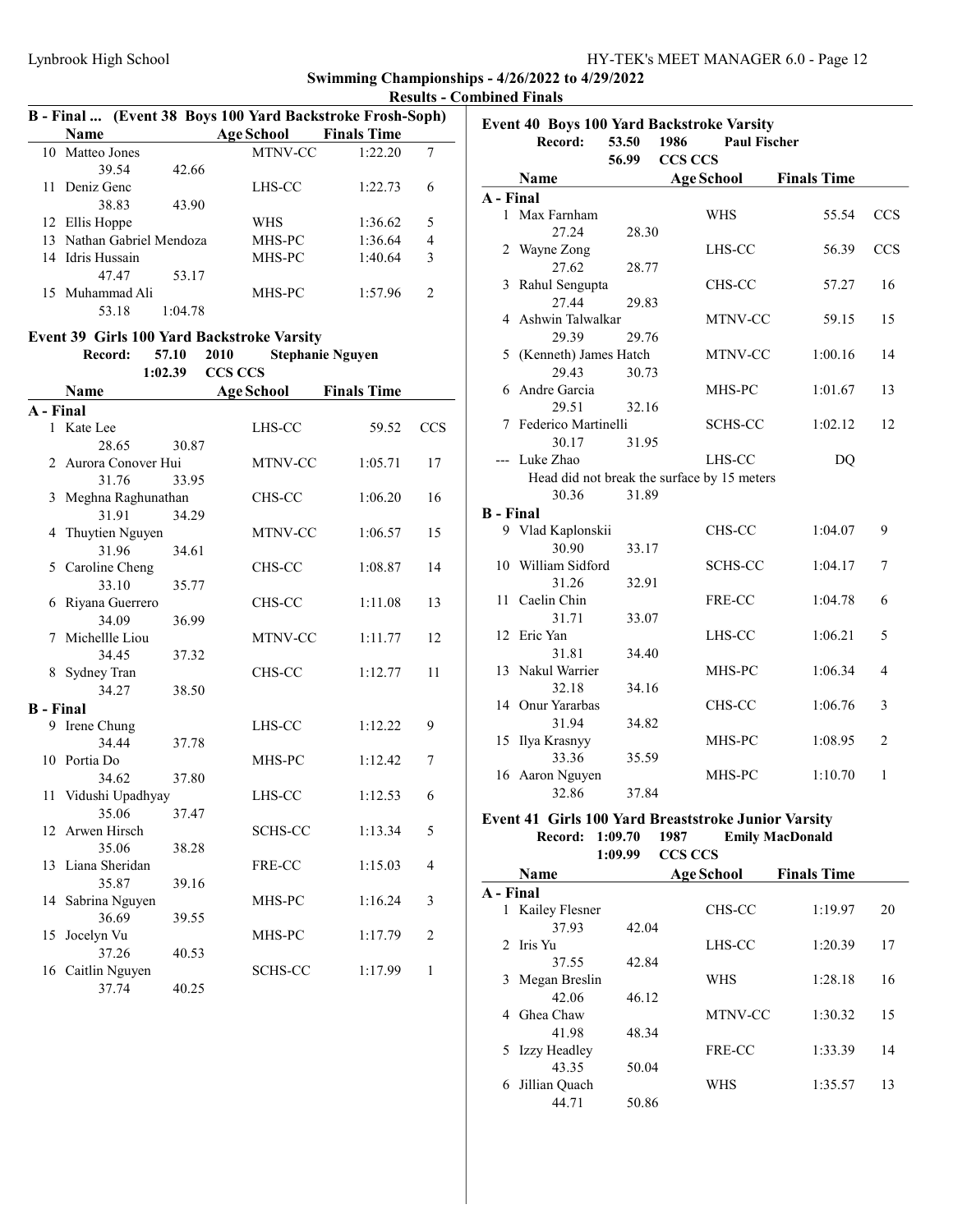|                  |                    |       | A - Final  (Event 41 Girls 100 Yard Breaststroke Junior Varsi |                    |                |
|------------------|--------------------|-------|---------------------------------------------------------------|--------------------|----------------|
|                  | Name               |       | Age School                                                    | <b>Finals Time</b> |                |
|                  | 7 Lauren Yee       |       | LHS-CC                                                        | 1:37.53            | 12             |
|                  | 46.06              | 51.47 |                                                               |                    |                |
| 8                | Sophie Le          |       | MHS-PC                                                        | 1:39.51            | 11             |
|                  | 46.40              | 53.11 |                                                               |                    |                |
| <b>B</b> - Final |                    |       |                                                               |                    |                |
| 9.               | Kirsty Milne       |       | WHS                                                           | 1:36.61            | 9              |
|                  | 45.77              | 50.84 |                                                               |                    |                |
| 10               | Sandy Ngyuen       |       | MHS-PC                                                        | 1:38.47            | 7              |
|                  | 46.44              | 52.03 |                                                               |                    |                |
| 11-              | Avery Namath       |       | MTNV-CC                                                       | 1:39.46            | 6              |
|                  | 48.24              | 51.22 |                                                               |                    |                |
|                  | 12 Radhika Kamran  |       | <b>MTNV-CC</b>                                                | 1:40.51            | 5              |
|                  | 46.52              | 53.99 |                                                               |                    |                |
| 13               | Grace Muresan      |       | <b>SCHS-CC</b>                                                | 1:45.03            | 4              |
|                  | 49.12              | 55.91 |                                                               |                    |                |
| 14               | Ashley Dai         |       | MHS-PC                                                        | 1:46.08            | 3              |
|                  | 48.43              | 57.65 |                                                               |                    |                |
| 15               | Rhea Soni          |       | LHS-CC                                                        | 1:46.16            | $\overline{2}$ |
|                  | 50.06              | 56.10 |                                                               |                    |                |
|                  | 16 Preesha Vaswani |       | <b>SCHS-CC</b>                                                | 1:51.37            | 1              |
|                  | 51.73              | 59.64 |                                                               |                    |                |

Event 42 Boys 100 Yard Breaststroke Frosh-Soph Record: 57.51 1987 Stephen Williams<br>1:01.99 CCS CCS CCS CCS Name Age School Finals Time A - Final 1 Ivan Timofeyev MTNV-CC 1:15.66 20 36.19 39.47 2 Myles Kim LHS-CC 1:17.65 17 36.12 41.53 3 James Hsieh LHS-CC 1:18.14 16 37.68 40.46 4 Benjamin Kipnis MTNV-CC 1:21.61 15 39.82 41.79 5 Ethan Shen CHS-CC 1:22.31 14 38.78 43.53 6 1:22.44 13 Aivo Krilovs WHS 38.70 43.74 7 1:31.41 12 Vinay Lalwani LHS-CC 44.03 47.38 --- Tanish Katkar MHS-PC DQ Two strokes under water 36.69 43.40 B - Final 9 1:30.53 9 Thomas Wu WHS 42.60 47.93 10 Sander Vonk MTNV-CC 1:35.12 7 42.63 52.49 11 Varun Udupa MHS-PC 1:39.52 6 45.79 53.73 --- Kaden Rosa MHS-PC DQ One hand touch 47.18 53.45

|                  | <b>Event 43 Girls 100 Yard Breaststroke Varsity</b> |         |         |                   |                        |            |
|------------------|-----------------------------------------------------|---------|---------|-------------------|------------------------|------------|
|                  | Record:                                             | 1:09.70 | 1987    |                   | <b>Emily MacDonald</b> |            |
|                  |                                                     | 1:09.99 | CCS CCS |                   |                        |            |
|                  | Name                                                |         |         | <b>Age School</b> | <b>Finals Time</b>     |            |
| A - Final        |                                                     |         |         |                   |                        |            |
|                  | 1 Kaitlyn Conover-Emmert                            |         |         | MTNV-CC           | 1:04.95                | <b>CCS</b> |
|                  | 31.10                                               | 33.85   |         |                   |                        |            |
|                  | 2 Mia Tandingan                                     |         |         | CHS-CC            | 1:05.68                | CCS        |
|                  | 30.55                                               | 35.13   |         |                   |                        |            |
| 3                | Rachel Gardner                                      |         |         | SCHS-CC           | 1:07.77                | CCS        |
|                  | 32.13                                               | 35.64   |         |                   |                        |            |
|                  | 4 Claire Mao                                        |         |         | LHS-CC            | 1:10.27                | 15         |
|                  | 33.36                                               | 36.91   |         |                   |                        |            |
|                  | 5 Paige Griffis                                     |         |         | MTNV-CC           | 1:14.59                | 14         |
|                  | 35.14                                               | 39.45   |         |                   |                        |            |
|                  | 6 Julie Boyer                                       |         |         | CHS-CC            | 1:16.28                | 13         |
|                  | 36.44                                               | 39.84   |         |                   |                        |            |
| 7                | Remini Jadro                                        |         |         | LHS-CC            | 1:19.31                | 12         |
|                  | 37.43                                               | 41.88   |         |                   |                        |            |
| 8                | Ella Walker                                         |         |         | FRE-CC            | 1:22.84                | 11         |
|                  | 38.58                                               | 44.26   |         |                   |                        |            |
| <b>B</b> - Final |                                                     |         |         |                   |                        |            |
|                  | 9 Mai-Phuong Hoang                                  |         |         | MHS-PC            | 1:24.06                | 9          |
|                  | 40.85                                               | 43.21   |         |                   |                        |            |
|                  | 10 Mia Macauley                                     |         |         | FRE-CC            | 1:24.08                | 7          |
|                  | 39.27                                               | 44.81   |         |                   |                        |            |
|                  | 11 Makena Hatch                                     |         |         | MTNV-CC           | 1:24.49                | 6          |
|                  | 39.61                                               | 44.88   |         |                   |                        |            |
| 12               | Siyona Sharma                                       |         |         | <b>SCHS-CC</b>    | 1:27.35                | 5          |
|                  | 40.54                                               | 46.81   |         |                   |                        |            |
|                  | 13 Katrina Colwill                                  |         |         | <b>SCHS-CC</b>    | 1:28.01                | 4          |
|                  | 41.90                                               | 46.11   |         |                   |                        |            |
|                  | 14 Felicia Banulescu                                |         |         | MHS-PC            | 1:28.90                | 3          |
|                  | 41.58                                               | 47.32   |         |                   |                        |            |
|                  | 15 Melody Lou                                       |         |         | CHS-CC            | 1:30.45                | 2          |
|                  | 41.81                                               | 48.64   |         |                   |                        |            |
|                  | 16 Mai-Anh Hoang                                    |         | 18      | MHS-PC            | 1:33.27                | 1          |
|                  | 44.81                                               | 48.46   |         |                   |                        |            |
|                  |                                                     |         |         |                   |                        |            |

### Event 44 Boys 100 Yard Breaststroke Varsity

| Record: | 57.51 1987 |                   | <b>Stephen Williams</b> |
|---------|------------|-------------------|-------------------------|
|         |            | $1:01.99$ CCS CCS |                         |

|           | <b>Name</b>     |       | <b>Age School</b> | <b>Finals Time</b> |            |
|-----------|-----------------|-------|-------------------|--------------------|------------|
| A - Final |                 |       |                   |                    |            |
| 1         | Jerry Chu       |       | LHS-CC            | 57.46              | CCS        |
|           | 27.19           | 30.27 |                   |                    |            |
|           | 2 Tianyou Zhang |       | LHS-CC            | 57.74              | <b>CCS</b> |
|           | 27.54           | 30.20 |                   |                    |            |
| 3         | Elijah Sayson   |       | CHS-CC            | 1:01.50            | CCS        |
|           | 29.12           | 32.38 |                   |                    |            |
|           | 4 Puray Shah    |       | WHS               | 1:02.59            | 15         |
|           | 29.80           | 32.79 |                   |                    |            |
| 5.        | Jacob Nixon     |       | FRE-CC            | 1:03.01            | 14         |
|           | 29.37           | 33.64 |                   |                    |            |
|           | 6 Max Lien      |       | CHS-CC            | 1:03.15            | 13         |
|           | 29.85           | 33.30 |                   |                    |            |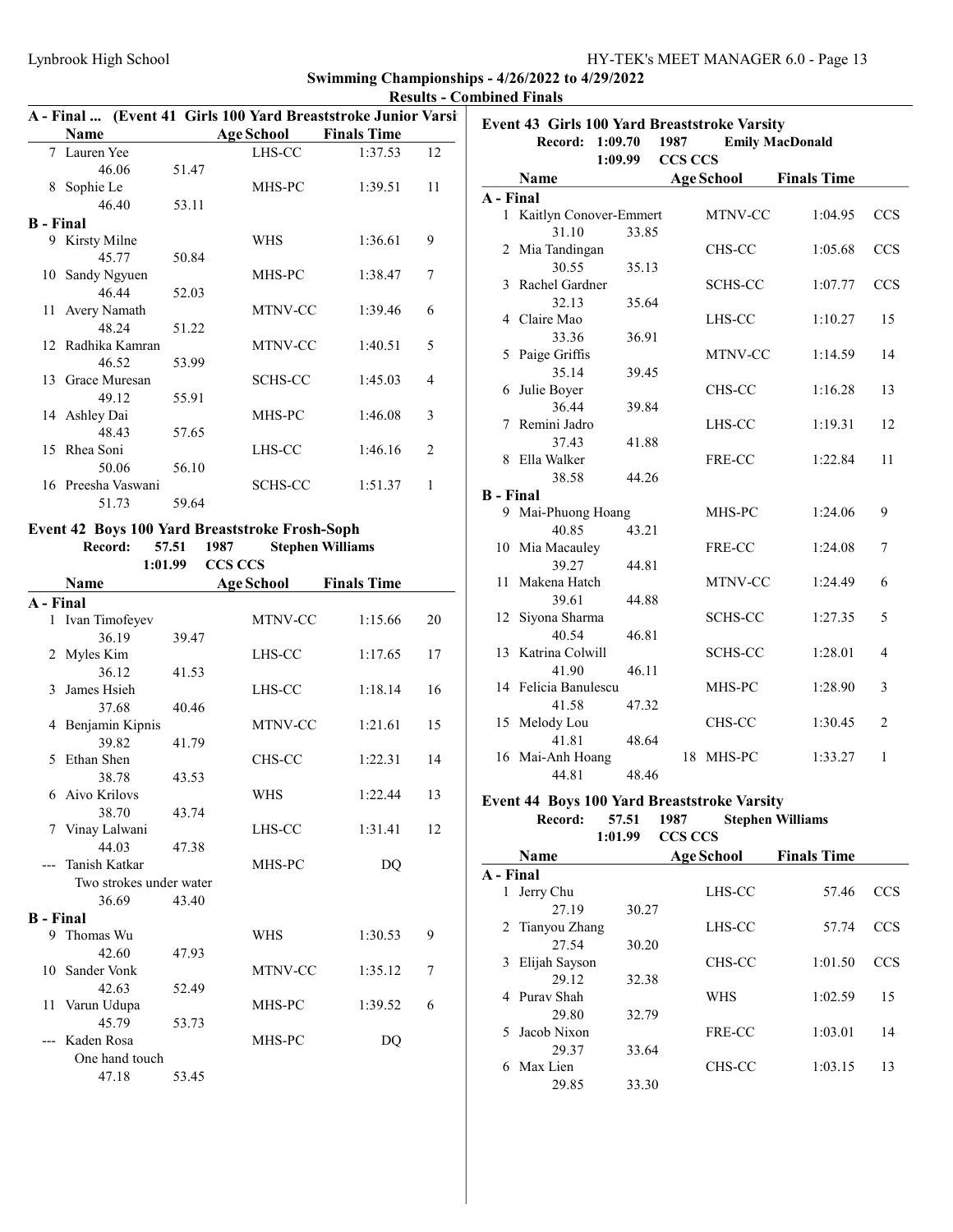|                  |                     |       | A - Final  (Event 44 Boys 100 Yard Breaststroke Varsity) |                    |                |
|------------------|---------------------|-------|----------------------------------------------------------|--------------------|----------------|
|                  | Name                |       | Age School                                               | <b>Finals Time</b> |                |
| 7                | Sanjay Patel        |       | MTNV-CC                                                  | 1:06.60            | 12             |
|                  | 32.22               | 34.38 |                                                          |                    |                |
| 8                | Yu-Hao Chen         |       | MHS-PC                                                   | 1:06.95            | 11             |
|                  | 31.76               | 35.19 |                                                          |                    |                |
| <b>B</b> - Final |                     |       |                                                          |                    |                |
|                  | 9 Ryan Chan         |       | CHS-CC                                                   | 1:06.64            | 9              |
|                  | 31.27               | 35.37 |                                                          |                    |                |
|                  | 10 Ethan Chin       |       | FRE-CC                                                   | 1:08.55            | 7              |
|                  | 31.78               | 36.77 |                                                          |                    |                |
| 11 -             | Rahul Idgunji       |       | LHS-CC                                                   | 1:08.91            | 6              |
|                  | 30.92               | 37.99 |                                                          |                    |                |
|                  | 12 William Yu       |       | MHS-PC                                                   | 1:09.80            | 5              |
|                  | 33.17               | 36.63 |                                                          |                    |                |
|                  | 13 Felix Ho         |       | MTNV-CC                                                  | 1:10.46            | 4              |
|                  | 32.87               | 37.59 |                                                          |                    |                |
|                  | 14 Antoine Rousseau |       | MTNV-CC                                                  | 1:10.73            | 3              |
|                  | 33.22               | 37.51 |                                                          |                    |                |
|                  | 15 Nicholas Murray  |       | <b>MTNV-CC</b>                                           | 1:14.27            | $\overline{2}$ |
|                  | 35.01               | 39.26 |                                                          |                    |                |
| 16               | Brendan Tam         |       | MHS-PC                                                   | 1:16.59            | 1              |
|                  | 35.98               | 40.61 |                                                          |                    |                |

### Event 45 Girls 400 Yard Freestyle Relay Junior Varsity

Record: 3:43.10 1980 Trowbridge, Scovel, Mitchell, Trowbridge, Judy Scovel, Mitchell, Schlegal

3:56.99 CCS CCS

| Team           |         | Relay                                                                                                     | <b>Finals Time</b> |                                                                                                                                                                                         |
|----------------|---------|-----------------------------------------------------------------------------------------------------------|--------------------|-----------------------------------------------------------------------------------------------------------------------------------------------------------------------------------------|
| A - Final      |         |                                                                                                           |                    |                                                                                                                                                                                         |
| 1 CHS-CC       |         | A                                                                                                         | 4:27.76            | 40                                                                                                                                                                                      |
|                |         |                                                                                                           |                    |                                                                                                                                                                                         |
|                |         |                                                                                                           |                    |                                                                                                                                                                                         |
| 34.96          | 1:14.93 | 31.95                                                                                                     | 1:08.63            |                                                                                                                                                                                         |
| 32.00          | 1:07.81 | 25.46                                                                                                     | 56.39              |                                                                                                                                                                                         |
| LHS-CC         |         | $\mathsf{A}$                                                                                              | 4:30.11            | 34                                                                                                                                                                                      |
| 1) Kyrsten Su  |         |                                                                                                           |                    |                                                                                                                                                                                         |
| 3) Meghna Rai  |         |                                                                                                           |                    |                                                                                                                                                                                         |
| 33.99          | 1:11.20 | 32.91                                                                                                     | 1:09.82            |                                                                                                                                                                                         |
| 33.18          | 1:09.70 | 28.02                                                                                                     | 59.39              |                                                                                                                                                                                         |
| <b>WHS</b>     |         | $\mathsf{A}$                                                                                              | 4:54.56            | 32                                                                                                                                                                                      |
| 1) Riya Kelkar |         |                                                                                                           |                    |                                                                                                                                                                                         |
|                |         |                                                                                                           |                    |                                                                                                                                                                                         |
| 35.00          | 1:14.37 | 34.69                                                                                                     | 1:12.33            |                                                                                                                                                                                         |
| 37.05          | 1:15.80 | 33.90                                                                                                     | 1:12.06            |                                                                                                                                                                                         |
| MHS-PC         |         | $\mathsf{A}$                                                                                              | 4:56.37            | 30                                                                                                                                                                                      |
|                |         |                                                                                                           |                    |                                                                                                                                                                                         |
| 3) Man Luong   |         |                                                                                                           |                    |                                                                                                                                                                                         |
| 32.19          | 1:08.36 | 37.10                                                                                                     | 1:20.08            |                                                                                                                                                                                         |
| 36.33          | 1:25.17 | 25.83                                                                                                     | 1:02.76            |                                                                                                                                                                                         |
| MTNV-CC        |         | A                                                                                                         | 5:13.45            | 28                                                                                                                                                                                      |
| 1) Macy Lee    |         |                                                                                                           |                    |                                                                                                                                                                                         |
|                |         |                                                                                                           |                    |                                                                                                                                                                                         |
| 35.66          | 1:13.77 | 41.54                                                                                                     | 1:30.92            |                                                                                                                                                                                         |
|                | 1:13.71 | 34.57                                                                                                     | 1:15.05            |                                                                                                                                                                                         |
|                | 35.09   | 1) Cerys Abraham-Wang<br>3) Kailey Flesner<br>3) Matsumi Stone<br>1) Jenelle Nguyen 14<br>3) Gemma Gentin |                    | 2) Leila Guerrero<br>4) Hannah Tran<br>2) Adithri Sharma<br>4) Esha Rai<br>2) Ana Matinpour<br>4) Dhatri Bhatla<br>2) Juliet Rivera<br>4) Victoria Tan<br>2) Nora White<br>4) Ghea Chaw |

| 6             | <b>SCHS-CC</b>                                    |                 | A              | 5:43.80                      | 26 |
|---------------|---------------------------------------------------|-----------------|----------------|------------------------------|----|
|               | 1) Sophia Stearns                                 |                 |                | 2) Nicole Tracy              |    |
|               | 3) Nadine Ngo                                     |                 |                | 4) Grace Muresan             |    |
|               | 36.08                                             | 1:19.84         | 39.42          | 1:26.55                      |    |
|               | 45.35                                             | 1:39.84         | 36.68          | 1:17.57                      |    |
|               | Event 46 Boys 400 Yard Freestyle Relay Frosh-Soph |                 |                |                              |    |
|               | Record: 3:03.40                                   |                 | 1980           | Cavanaugh, Roy, Cavanaugh, C |    |
|               | Cavanaugh, Roy, Cavanaugh, Dan Coran              |                 |                |                              |    |
|               |                                                   | 3:29.99 CCS CCS |                |                              |    |
|               | Team                                              |                 | Relay          | <b>Finals Time</b>           |    |
| A - Final     |                                                   |                 |                |                              |    |
|               | 1 LHS-CC                                          |                 | A              | 3:49.60                      | 40 |
|               | 1) Richard Yuan                                   |                 |                | 2) Matthew Zhai              |    |
|               | 3) Brandon Lee                                    |                 | 4) Jayden Jeng |                              |    |
|               | 26.74                                             | 56.25           | 28.38          | 58.97                        |    |
|               | 29.01                                             | 1:01.21         | 25.28          | 53.17                        |    |
| $\mathcal{D}$ | MTNV-CC                                           |                 | $\mathsf{A}$   | 3:54.83                      | 34 |
|               | 1) Yannis Mihopoulos                              |                 |                | 2) Maximilian Weinkauf       |    |
|               | 3) Ivan Timofeyev                                 |                 |                | 4) Alexander Zlatev          |    |
|               | 27.28                                             | 57.41           | 27.71          | 58.38                        |    |
|               | 28.74                                             | 1:00.26         | 26.86          | 58.78                        |    |
| 3             | CHS-CC                                            |                 | $\overline{A}$ | 4:38.60                      | 32 |
|               | 1) Joseph Lagussi                                 |                 | 2) Jerry Song  |                              |    |
|               | 3) Andy Zhang                                     |                 |                | 4) Zachary Chaba             |    |
|               | 31.09                                             | 1:06.34         | 31.83          | 1:07.18                      |    |
|               | 1:08.35                                           | 1:34.10         | 31.02          | 50.98                        |    |
|               | 4 MHS-PC                                          |                 | A              | 4:51.92                      | 30 |
|               | 1) Kaden Rosa                                     |                 |                | 2) Andrew Truong             |    |
|               | 3) Namit Jain                                     |                 |                | 4) Matheus Arana Correa      |    |
|               | 33.72                                             | 1:12.33         | 35.10          | 1:15.75                      |    |
|               | 34.75                                             | 1:16.11         | 31.78          | 1:07.73                      |    |

### Event 47 Girls 400 Yard Freestyle Relay Varsity

Record: 3:43.10 1980 Trowbridge, Scovel, Mitchell, Trowbridge, Judy Scovel, Mitchell, Schlegal

3:56.99 CCS CCS

|           | Team                       |         | Relay          | <b>Finals Time</b>   |            |
|-----------|----------------------------|---------|----------------|----------------------|------------|
| A - Final |                            |         |                |                      |            |
|           | 1 LHS-CC                   |         | A              | 3:44.20              | CCS        |
|           | 1) Karen Gao               |         | 2) Allison Wu  |                      |            |
|           | 3) Kate Lee                |         | 4) Alison Ho   |                      |            |
|           | 26.18                      | 55.64   | 15.79          | 56.18                |            |
|           | 26.66                      | 56.29   | 26.47          | 56.09                |            |
|           | 2 CHS-CC                   |         | $\mathsf{A}$   | 3:48.81              | <b>CCS</b> |
|           | 1) Kelly Song              |         |                | 2) Ashley Zhang      |            |
|           | 3) Meghna Raghunathan      |         |                | 4) Mia Tandingan     |            |
|           | 27.30                      | 55.91   | 27.84          | 58.36                |            |
|           | 29.64                      | 1:01.81 | 25.44          | 52.73                |            |
|           | 3 MTNV-CC                  |         | $\mathsf{A}$   | 3:52.46              | <b>CCS</b> |
|           | 1) Michellle Liou          |         |                | 2) Thuytien Nguyen   |            |
|           | 3) Aurora Conover Hui      |         | 4) Sascha Wang |                      |            |
|           | 27.34                      | 56.64   | 27.29          | 58.01                |            |
|           | 29.58                      | 1:01.68 | 26.24          | 56.13                |            |
|           | 4 SCHS-CC                  |         | $\mathsf{A}$   | 3:53.77              | <b>CCS</b> |
|           | 1) Romina Blanco-Sarmiento |         |                | 2) Madeleine Schmitt |            |
|           | 3) Arwen Hirsch            |         |                | 4) Rachel Gardner    |            |
|           | 28.94                      | 59.92   | 27.30          | 57.42                |            |
|           | 28.92                      | 1:00.76 | 27.06          | 55.67                |            |